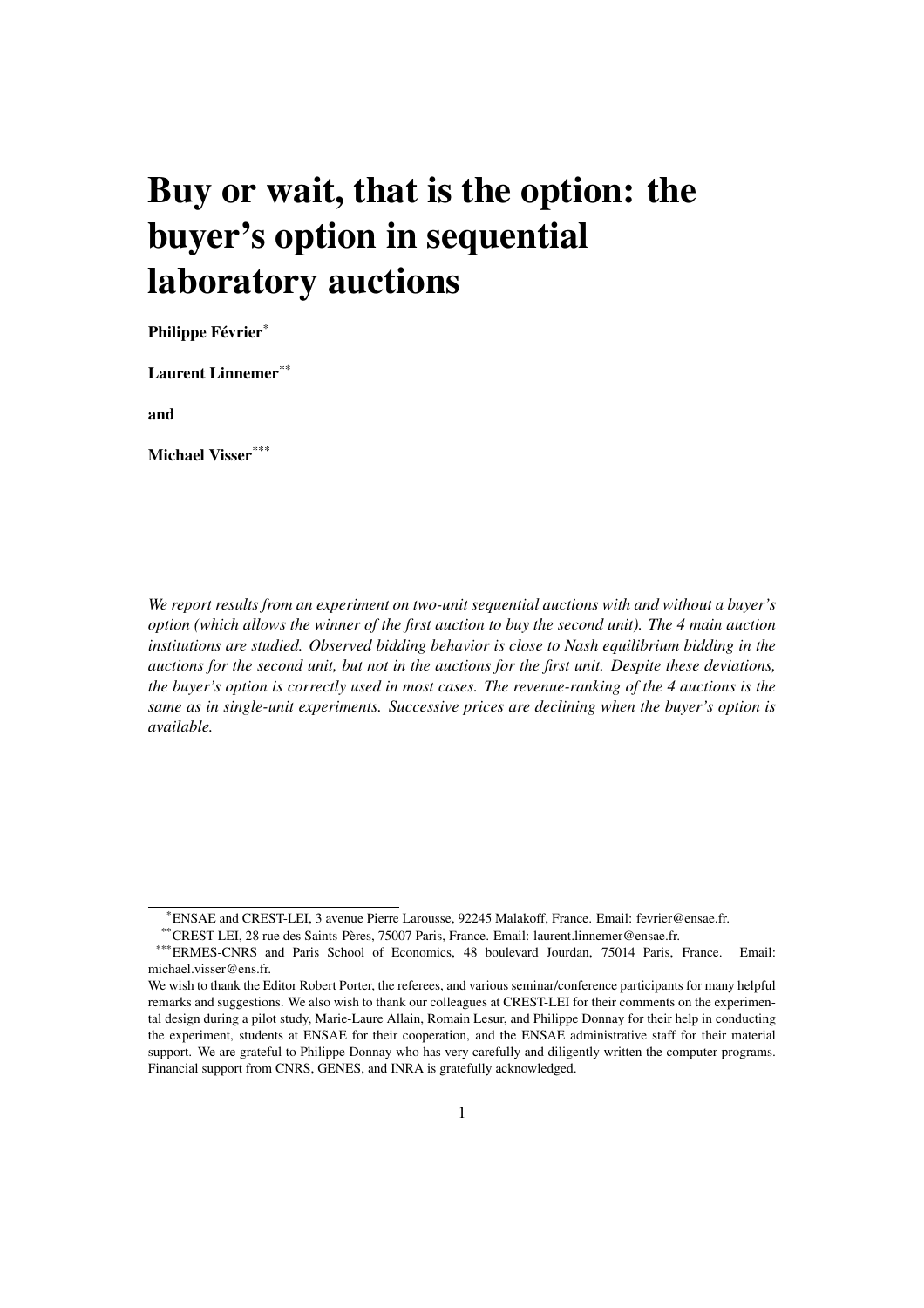### 1 Introduction

- In sales of multiple units of a particular good, auction houses often choose to sell the items sequentially, i.e., the items are auctioned separately, one after the other. The advantage of a sequential auction is that it may fit the needs of both small and large buyers, whereas the alternative auction procedure that consists in selling all available units simultaneously, in one shot, may exclude buyers who set low values on the items (which reduces competition at the auction). The main disadvantage of a sequential method is that it can be time-consuming, especially when the total number of units for sale is large. For this reason, auctioneers sometimes provide a so-called buyer's option, which gives the winner of the first auction the right to buy any number of units  $(1, 2, \ldots)$  or all units available). For each unit he/she must pay the winning price established at the first auction. If the winning bidder decides to purchase only part of the total quantity, the remaining items are re-auctioned, in the same manner, through a second auction; and this scheme is repeated until all units are eventually sold.

The buyer's option thus clearly offers the best of both worlds: it allows the auctioneer to speed up sales, while keeping the auction mechanism sufficiently flexible to be of interest for different types of buyers. Not surprisingly therefore, the buyer's option is used in many auctions throughout the world. Cassady (1967) describes how the buyer's option is practiced in fur auctions in Leningrad and London, and fish auctions in English port markets. At the auction market in Aalsmeer, the Netherlands, huge quantities of flowers are sold through sequential descending auctions with a buyer's option (see Van den Berg, Van Ours, and Pradhan (2001)). Well-known auction houses such as Christie's and Sotheby's (see Ashenfelter (1989) and Ginsburgh (1998)) and Drouot (see Février, Roos, and Visser (2005)) systematically use the buyer's option in their sequential ascending auctions of fine wines.

Despite the practical importance of the buyer's option, little attention has been paid to the subject in the literature. The only theoretical article we are aware of is Black and De Meza (1992). They consider the Independent Private Value (IPV) paradigm, and derive equilibrium bidding strategies in two-unit sequential second-price auctions with and without the buyer's option. All buyers in their model have either decreasing demand for the two units (the additional value of the second unit is less than the value of the first unit), or flat demand (both units are valued the same). Empirical studies are also rare. Ashenfelter (1989) and Ginsburgh (1998) report that the option is exercised by many buyers in ascending wine auctions at Christie's and Sotheby's. Van den Berg, Van Ours, and Pradhan (2001) use data on sequential descending auctions of roses to study the declining price phenomenon. Finally, Février, Roos, and Visser (2005), using data on ascending auctions of wine held at Drouot, structurally estimate their bidding model, and find that the seller's revenue in a system where items are auctioned sequentially is the same as in a system based on the buyer's option.

This paper studies two-unit sequential auctions and looks in particular at the role of the buyer's option. We adopt the IPV paradigm and assume that the 2 units are sold to 2 risk-neutral buyers. Buyers desire both units, and their demand for the items is either decreasing, flat, or increasing (implying that the value of the second unit exceeds the value of the first unit). The 4 main auction institutions are considered: first-price, descending (Dutch), second-price (Vickrey), and ascending (English) auctions. Although there are few field examples of first-price and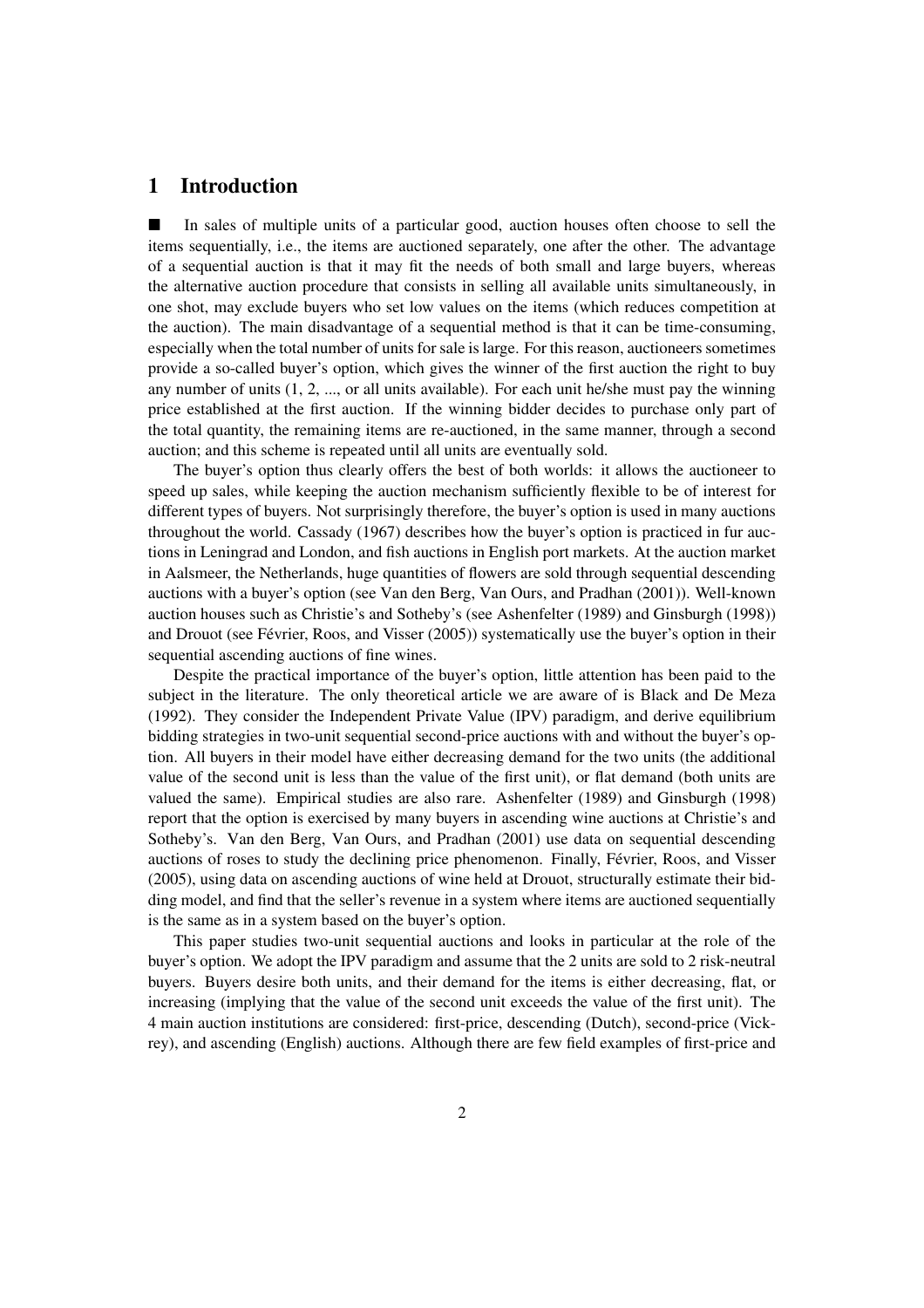second-price sequential auctions with or without a buyer's option, $<sup>1</sup>$  it is nonetheless of interest</sup> to study sealed-bid auctions. As in standard one-unit auction theory, we show that first-price (resp. second-price) and Dutch (resp. English) sequential auctions with or without a buyer's option are theoretically isomorphic. Furthermore the four auction formats generally generate the same expected revenue. By analogy with experimental studies on single-unit auctions (see Kagel (1995)) for a survey), our experimental design thus allows us to test whether bidding behavior is identical and whether there is revenue equivalence.

Other theoretical predictions are confronted with the experimental data as well. We test whether observed bidding behavior corresponds to risk-neutral Nash equilibrium bidding, and whether the buyer's option has the predicted effect on first-auction bidding behavior. We also analyze to what extent the experimental subjects exercise their option (do first-auction winners directly *buy* the second unit, or instead *wait* and attempt to obtain the additional unit in the second auction?), and test if observed frequencies of using the option correspond to predicted frequencies. Predictions on the degree of efficiency of auction outcomes are also tested, and we compare observed price patterns with their predicted counterparts.

Our main empirical findings are the following. Observed bidding behavior matches the predictions of the theory well in the auctions for the second unit. In the auctions for the first unit there are, however, important deviations between the Nash equilibrium strategies and the observed bidding strategies. Although the experimental subjects tend to adjust their bids in the direction that theory predicts, the adjustments are generally too modest. Despite the deviations in the auctions for the first unit, the buyer's option is correctly used in most cases. Our results also indicate that the revenue-ranking of the four canonical auction institutions is the same as that found in single-unit experiments. The ordering of the auctions mechanisms in terms of expected revenue is thus robust to the sequential-two-unit extension considered in this paper. Finally, we find that successive prices in sequential auctions are declining when the buyer's option is available.

Experimental work on multi-unit sequential auctions is rare.<sup>2</sup> Burns (1985) considers sequential English auctions. The experiment is designed to mimic the Australian wool market, and the paper's main objective is to study the effect of market size on auction prices. The observed behavior is not confronted with equilibrium predictions. Keser and Olson (1996) consider sequential first-price auctions and suppose that buyers have single-unit demand functions. Their main objective is to compare observed price-sequences with the predicted patterns derived in Weber (1983), under different design parameters. As in Burns, the paper focuses on one particular auction mechanism, and no attempt is made to examine outcomes under alternative institutions. Robert and Montmarquette (1999) consider several auction institutions, and also provide theoretical foundations for each of them. In their models, the number of items desired by each buyer is a random variable and demand functions are decreasing. They consider sequential Dutch, English and mixed auctions, and compare observed behavior with predicted behavior. None of these experimental papers on sequential auctions analyzes the buyer's option.

<sup>&</sup>lt;sup>1</sup>An exception is Cassady (1967, p. 197) who describes the electronic auction market in Osaka, Japan, where lots of fruit and vegetables are sold via sequential first-price auctions.

<sup>2</sup>Spurred by the recent FCC auctions, experimental papers on all sorts of *simultaneous* multi-demand auctions are flourishing (see for example Kagel and Levin (2001) and the references therein, and the special issue of the *Journal of Economics & Management Strategy* (1997, Number 3)).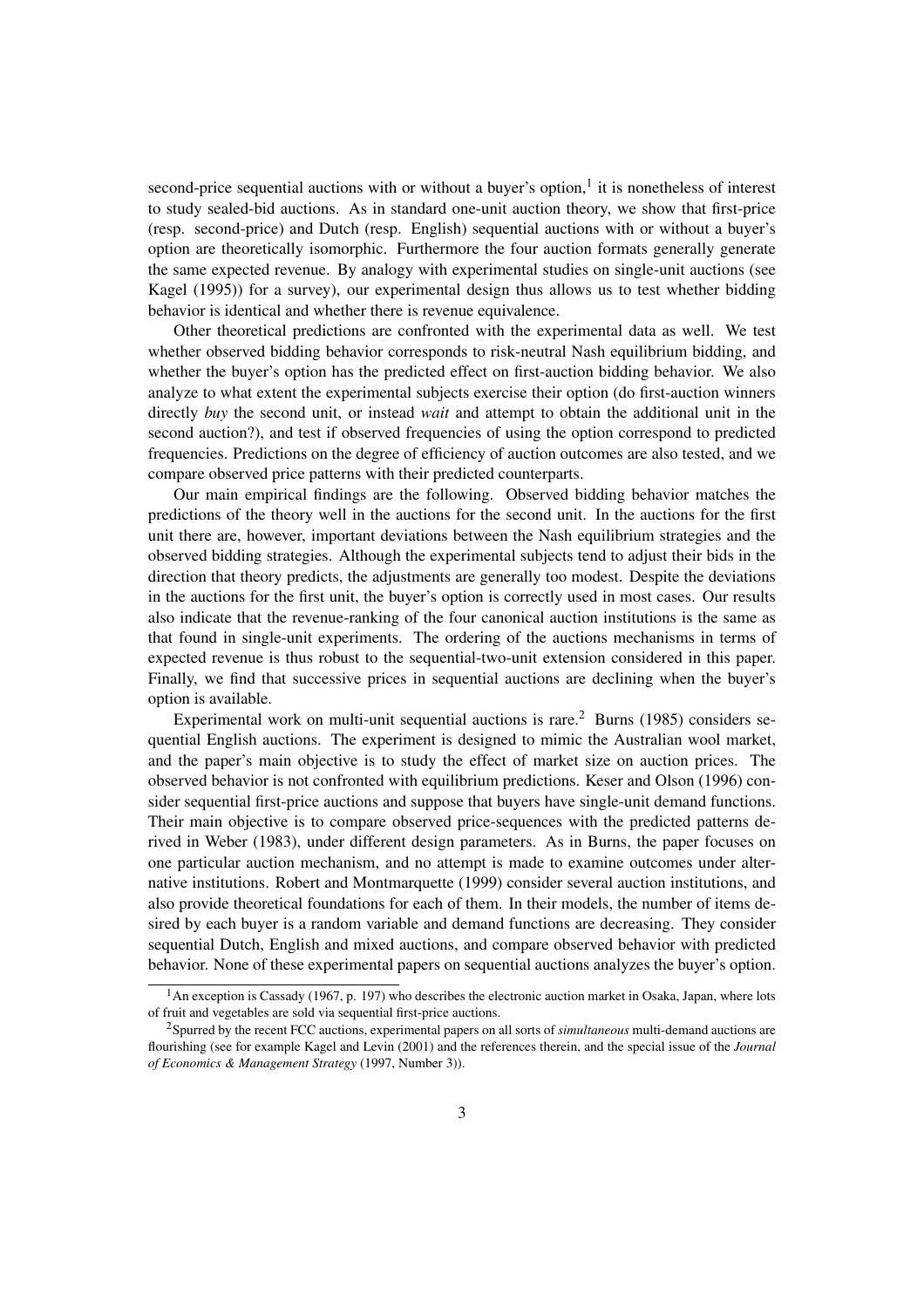The only experimental paper that looks at the buyer's option is by Katok and Roth (2004). They experimentally study (among other things) two-unit sequential Dutch auctions with a buyer's option. Their model has two small bidders (single-unit demand) and one larger bidder (two-unit increasing demand). This asymmetry between bidders is essential in Katok and Roth's paper as they focus their analysis on the "free rider problem".

The paper proceeds as follows. In the next section the theoretical background is presented. In deriving the risk-neutral Nash equilibrium bidding functions for the different auction institutions, we partly draw on Black and De Meza (1992), Donald, Paarsch, and Robert (1997) and Février (2000). Most results in this section are new. Section 3 describes the experimental design, Section 4 the experimental results, and Section 5 concludes.

### 2 Theoretical background

- Suppose that 2 units of a good are auctioned to 2 potential buyers. Each buyer is assumed to be risk-neutral and desires to purchase both units. Adopting the IPV paradigm, let  $v_i$  denote the value that buyer *i* places on the first unit. The value  $v_i$  and the value of *i*'s opponent are independently drawn from a uniform distribution on the interval  $[0, \overline{v}]$ . It is assumed that the value that *i* places on the second unit is  $kv_i$ . The parameter *k* can take three values:  $k \in \{\frac{1}{2}, 1, 2\}$ . The value of *k* is common knowledge. Note that  $k = \frac{1}{2}$  implies that the second unit is valued less than the first unit (decreasing demand),  $k = 1$  that both units are valued the same (flat demand), and  $k = 2$  that the second unit is valued more than the first (increasing demand).

The 2 units are sold sequentially. The first unit of the good is sold in the first auction. The manner in which it is auctioned depends on the auction institution. Let *a* indicate the auction institution,  $a \in \{D, E, F, S\}$ , where *D* stands for Dutch auction, *E* for English auction, *F* for First-price auction, and *S* for Second-price auction, and let  $p_1$  denote the price the winner of the first auction has to pay for the first unit. When  $a \in \{D, E\}$ , the unit is auctioned using a clock. When  $a = D$ , the clock starts very high, and descends until one of the players stops the clock. This player wins the unit and  $p_1$  equals the price at which the clock was stopped. When  $a = E$ , the clock starts at 0, and increases until one of the players stops the clock. Here the winner of the auction is the player who *did not stop* the clock. The price  $p_1$  he/she has to pay for the first unit is again the amount at which the clock stopped. When  $a \in \{F, S\}$ , the unit is sold via sealed-bid auctions. Both players submit their sealed bid to the auctioneer who awards the unit to the highest bidder. When  $a = F$  the winner pays his/her own bid, i.e.,  $p_1$  equals the highest submitted bid. When  $a = S$  the winner pays the bid of his opponent, i.e., here  $p_1$  equals the second highest submitted bid. For all institutions  $a$ , the price  $p_1$  is revealed to both players once the first auction has ended.

The way in which the second unit is sold depends on whether the buyer's option is available or not. Let *o* be the indicator for the availability of the buyer's option,  $o = N$  if it cannot be used, and  $o = Y$  otherwise. For any auction institution *a*, if  $o = N$  the second unit is auctioned under the prevailing rules of institution *a*. Let  $p_2$  be the price paid for the second unit. If instead  $o = Y$  the winner of the first auction has the option to buy 1 or 2 units, at the price of  $p_1$  per unit. When he/she decides to purchase only 1 unit, a second auction is held under the conditions of institution *a*. When he/she exercises the buyer's option, no second auction is held. Note that in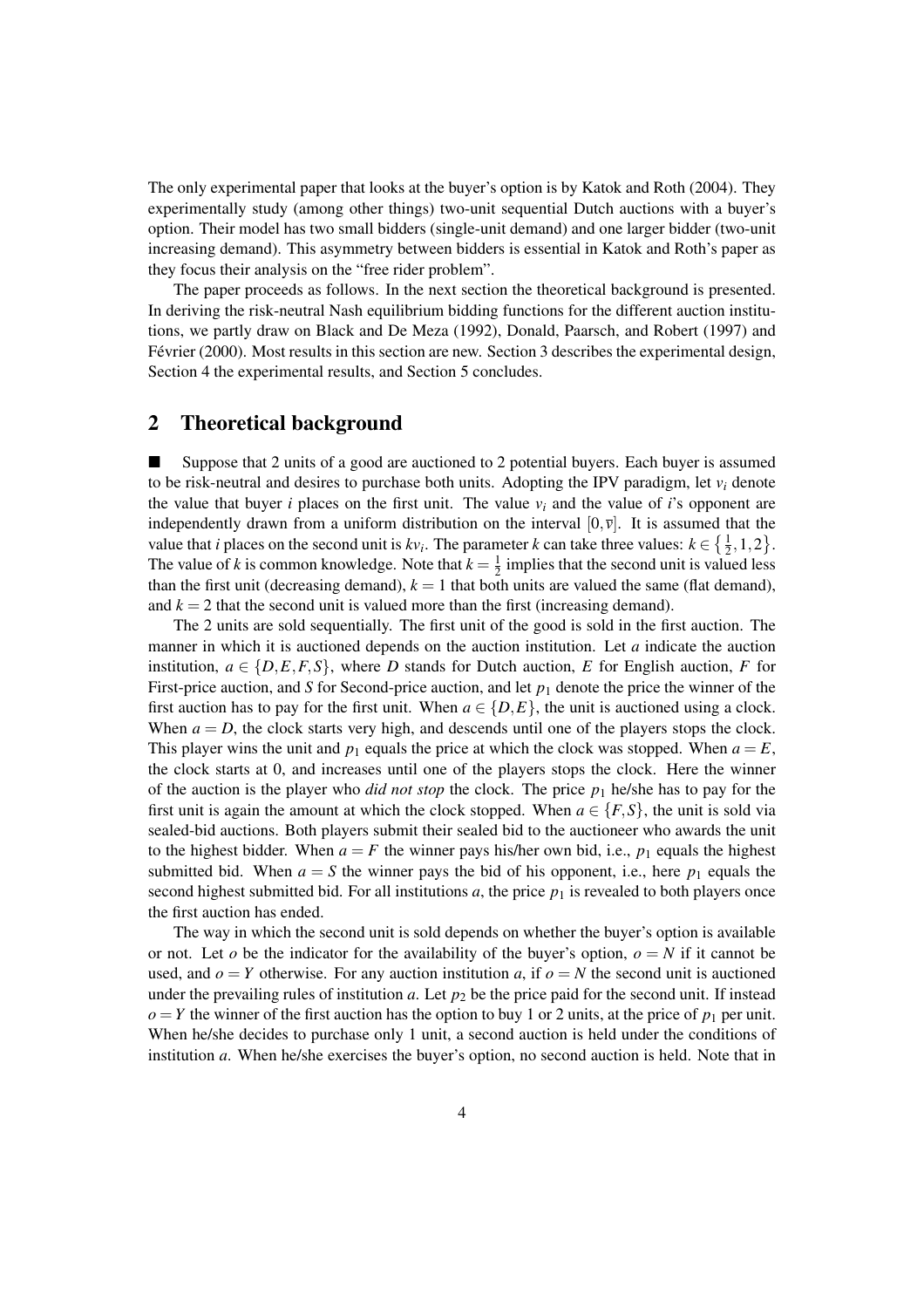this case we automatically have  $p_2 = p_1$ .

The theoretical model presented here is essentially based on the framework of Black and De Meza (1992). These authors, however, only considered the second-price auction ( $a = S$ ) and they do not analyze the case of increasing marginal valuation  $(k = 2)$ .

For any given value of  $a$ ,  $o$ , and  $k$ , let  $G(a, o, k)$  denote the two-stage game described above. We are looking for perfect bayesian equilibria of the game  $G(a, o, k)$  in pure and symmetric strategies in the first auction. Let  $b_1(v)$  denote the equilibrium strategy of the bidders in the first auction. If  $o = Y$ , let  $bo(p_1) \in \{0,1\}$  indicate whether the winner exercises the buyer's option or not given the auction price  $p_1$ , with  $bo(p_1) = 1$  meaning that he/she uses his/her option, and  $bo(p_1) = 0$  that he/she does not. Finally, let  $b_2^w(v, p_1)$  denote the second auction strategy of the winner of the first auction, and  $b_2^l(v, p_1)$  the second auction strategy of the loser of the first auction. For practical reasons, these strategies are only confronted with the data when the buyer's option is not available. In the following proposition, the strategies are therefore only given for  $o = N$ . But in the proof of the proposition (in the Appendix), explicit use is made of the strategies for  $o = Y$ .

*Proposition* 1. A perfect bayesian equilibrium (in pure and symmetric strategies in the first auction) of the game  $G(a, o, k)$  is:

- 1. If  $a \in \{E, S\}$ ,  $o = N$ , and  $k \in \{\frac{1}{2}, 1, 2\}$ , then  $b_1(v) = kv$ ,  $b_2(v, p_1) = v$ ,  $b_2^w(v, p_1) = kv$ .
- 2. If  $a \in \{D, F\}$ ,  $o = N$ , and  $k \in \{\frac{1}{2}, 1\}$ , then no such equilibrium exists.
- 3. If  $a \in \{D, F\}$ ,  $o = N$ , and  $k = 2$ , then  $b_1(v) = \frac{1}{2}v$ ,  $b_2^l(v, p_1) = b_2^w(v, p_1) = v$ .
- 4. If  $a \in \{E, S\}$ ,  $o = Y$ , and  $k = \frac{1}{2}$ , then  $b_1(v)$  is solution of  $b_1(v) \frac{v}{2} = 2\lambda (v b_1(v)) b_1'(v)$ , with  $\lambda = 0$  if  $b_1(v) \ge \frac{1}{2}\overline{v}$  and  $\lambda = 1$  otherwise;  $b_0(p_1) = 1$  if  $p_1 \le \frac{1}{2}v$  and  $b_0(p_1) = 1$ 0 if  $p_1 > \frac{1}{2}v$ .
- 5. If  $a \in \{E, S\}$ ,  $o = Y$ , and  $k = 1$ , then  $b_1(v) = v$ ,  $b_0(p_1) \in [0, 1]$ .
- 6. If  $a \in \{E, S\}$ ,  $o = Y$ , and  $k = 2$ , then  $b_1(v) = 2v$ ,  $b_0(v_1) = 0$ .
- 7. If  $a \in \{D, F\}$ ,  $o = Y$ , and  $k \in \{\frac{1}{2}, 1, 2\}$ , then  $b_1(v) = \frac{1+k}{4}v$ ,  $bo(p_1) = 1$ .

Let us first comment on the predictions for the English and second-price auctions. As mentioned in the introduction, the behavioral predictions are the same for these two mechanisms. When  $o = N$ , theory requires bidders to bid kv in the first auction, that is they bid the value for the second unit. While this result is intuitive for flat demand, it is less so when demand is decreasing or increasing. With decreasing demand, bid shading is required because losing the first auction is not necessarily bad news, as it implies a weaker rival in the second auction. With increasing demand, over-bidding is required as the winner of the first auction is also going to be the winner of the second auction. In the second auction (still when  $o = N$ ), it is a dominant strategy for each player to bid the value of the unit for which he/she is bidding. That is, the loser of the first auction should bid *v*, and the winner of the first auction *kv*.

When  $o = Y$  and  $k \in \{1,2\}$ , first-auction bidding is the same as in the absence of the buyer's option. In other words, the buyer's option has no effect on first-auction bidding behavior. However, when  $k = \frac{1}{2}$ , first-auction bidding should be more aggressive than in the absence of the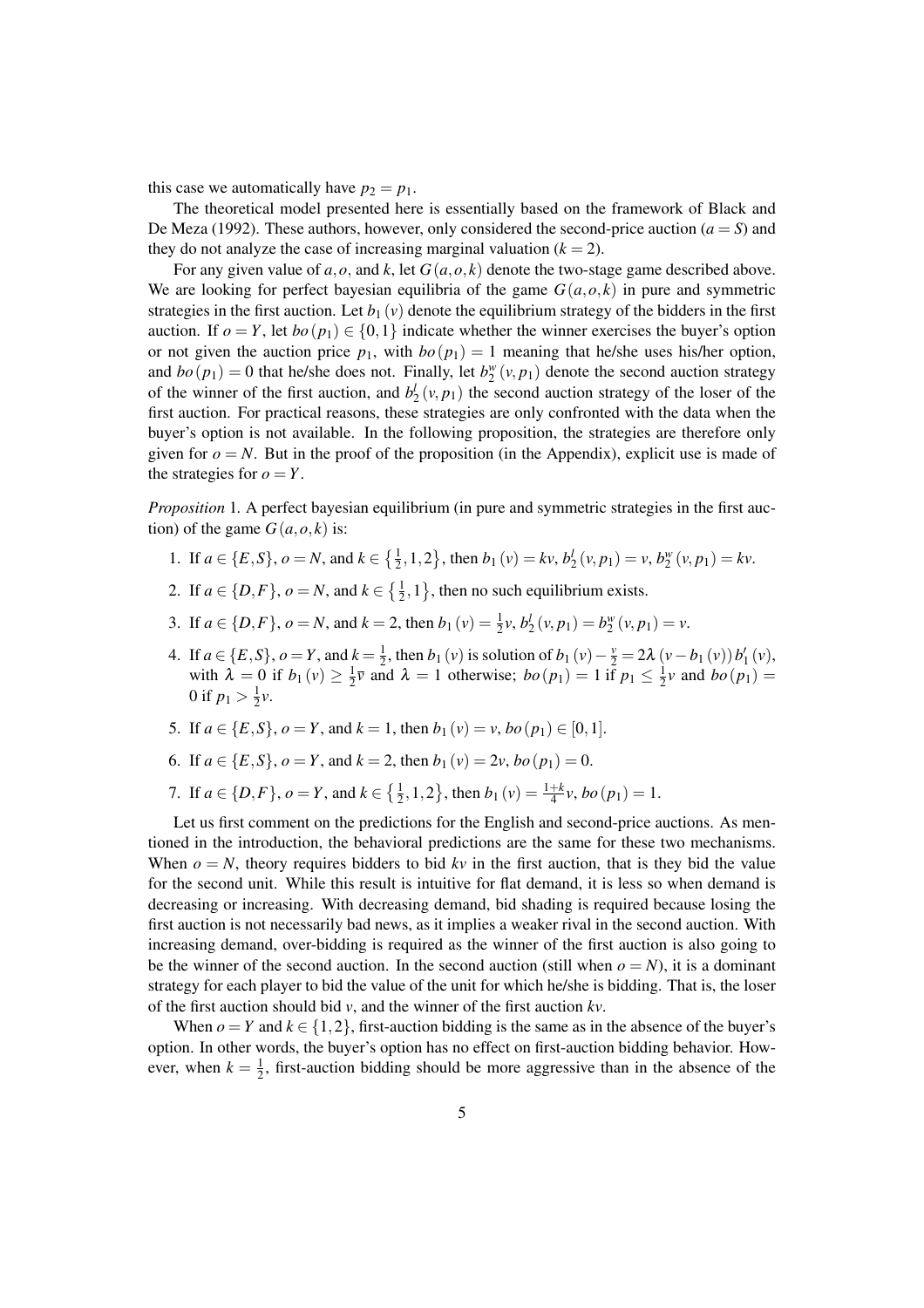option. The optimal use of the buyer's option is simple when  $k = \frac{1}{2}$  or  $k = 1$ . In the former case it should be used if the first-auction price is lower than the second unit value, and in the latter case the first-auction winner is indifferent between exercising the option or not, which is the meaning of  $bo(p_1) \in [0,1]$ . When  $k = 2$  it is not optimal to use the option because the loser of the first auction is expected to bid less aggressively in the second auction, so the first-auction winner has a higher expected gain by waiting for the second auction.

Let us next comment on the predictions for the Dutch and first-price auctions. Again theory predicts that behavior is identical under the two institutions. When  $o = N$ , there does not exist a symmetric pure strategy equilibrium in the first auction for  $k \in \{\frac{1}{2}, 1\}$ . If such an equilibrium were to exist, the loser of the first auction would learn the valuation of the winner (since  $p_1$  is revealed at the end of the first auction). The first-auction winner would then be in an uncomfortable situation in the second auction. The equilibrium in the second auction would take the following form: the winner of the first auction would play a mixed strategy and the loser a pure strategy. However, this second-auction equilibrium is not compatible with a first-auction pure strategy, since we can show that there always exists a profitable deviation. This means that both players should hide their valuation by playing a mixed strategy in the first auction.

When  $o = N$  and  $k = 2$ , a symmetric pure strategy equilibrium does exist for the Dutch and the first-price auctions. This equilibrium is neither simple to compute and nor intuitive as it implies a relatively low first-auction bid. One might think that player 1 should deviate by bidding  $\frac{x}{2}$  (with  $x > v_1$ ) in the first auction in order to increase the probability to win the first unit, and thereby enter the second auction with a stronger valuation  $2v_1$ . The Appendix shows however that this deviation is not profitable. Indeed, this deviation decreases the expected gain in the first auction (since bidding half of one's valuation is optimal in a single-unit auction), and it does not affect the expected gain in the second auction. Note that in equilibrium the winner of the first auction, say bidder 1, automatically wins the second auction: his/her valuation for the second unit is  $2v_1$  while his/her opponent's valuation for the first unit is  $v_2 \le v_1$  (since the firstauction strategy is symmetric), so by bidding  $v_1$  he/she wins the second auction with probability one. Therefore, in equilibrium it is as if both bidders only compete for the first unit.

When  $o = Y$ , a symmetric pure strategy equilibrium exists for all values of *k*. Note that in equilibrium, bidders behave exactly as in standard single-unit Dutch or first-price auctions. Indeed, in equilibrium each player bids  $\frac{1+k}{4}v$  in the first auction and the winner *always* exercises his/her option. It is thus as if players submit a single bid equal to  $\frac{1+k}{2}v$ , for a "single good" with a value  $(1 + k)v^3$ . Note finally that for  $k = 2$ , first-auction bidding should be more aggressive when the option is available than when it is not available.

## 3 Experimental design

- The experiment was conducted on 28 and 29 March 2001 at the *Ecole Nationale de Statistique et de l'Administration Economique* (ENSAE).4 Students were recruited through personal

 $3$ Recall that, given our model assumptions, the optimal single-unit bid (in first-price and Dutch auctions) for a good valued at *v* is  $\frac{1}{2}v$ .

<sup>&</sup>lt;sup>4</sup>The ENSAE is one of the leading French institutions of higher learning in the fields of statistics, economics, finance, and actuarial sciences.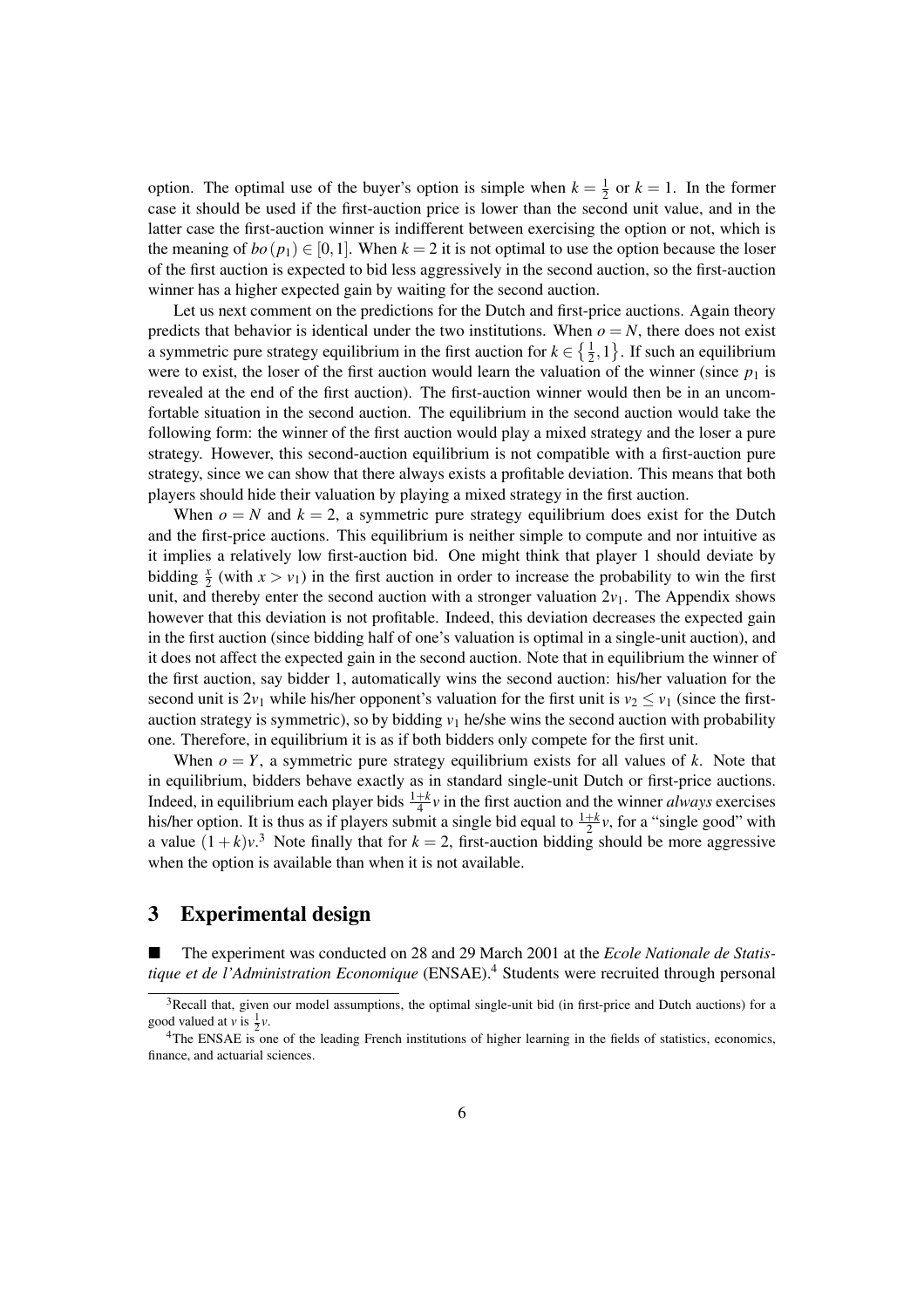emails, and fliers that we dispatched in their mailboxes. Seventy four students (out of roughly 360 students that studied at the time at ENSAE) participated in the experiment. We organized a total of 10 experimental sessions in the computer rooms at ENSAE, and each student took part in only one session. Only one type of auction mechanism was used per session. Table 1 lists for each session the type of auction mechanism that was studied and the number of participants. From Table 1 it can be seen that 22 students participated in the Dutch auctions, 20 in the English auctions, 16 in the first-price auctions, and 16 in the second-price auctions. All sessions were made up of two parts. In each session the first part was devoted to sequential auctions without a buyer's option, and the second part to sequential auctions with a buyer's option.

We start by describing the first part of a session. We began by reading aloud the instructions about the auction rules without a buyer's option. Written versions of the instructions were distributed to the participants and could be consulted at any time during the experimental session.<sup>5</sup> The first part had 12 periods. Since we focus in this paper on auctions with 2 buyers, participants were told that they were in competition with a single person. We also told them that in each period the computer randomly matched each student to another student present in the room (all sessions had an even number of participants). Participants were thus aware of the fact that their opponent differed from period to period. We informed the participants that in each period 2 units of a fictitious good were sold at auction to each couple.

At the start of each period, valuations were independently drawn from a uniform distribution on  $[0;\overline{v}]=[0;\overline{FFr50.00}]$ . The computer screen of participant *i* displayed his/her valuation for the first unit of the good  $v_i$ , the prevailing value of  $k$ , and his/her valuation for the second unit  $kv_i$ . The value of *k* changed every 4 periods ( $k = \frac{1}{2}$  in periods 1-4,  $k = 1$  in periods 5-8, and  $k = 2$  in periods 9-12). Participants could observe this information for 30 seconds, after which the first auction started (but the information remained on the screen during the auction). The manner in which participants could bid depended on the auction mechanism used during the session. The auction-specific bidding devices are described below.

Once the first auction was over, information concerning the first auction was added to the screen of each subject *i*. It indicated whether *i* was the winner or not, his/her own bid (if any), the winning price  $p_1$ , i.e., the price he/she or his opponent had to pay for the first unit, and his/her gain associated with the auction  $(v_i - p_1)$  if *i* was the winner, 0 otherwise). Since the identity of the winner of the first auction is crucial knowledge in our experiment, we emphasized this by coloring the box marked "Winning bid" blue if *i* had won the first auction, and red otherwise. The information released between the two auctions differed slightly with the type of auction mechanism. For instance, for the winner of an English auction the box marked "Your bid" remained empty, while for the winner of a Dutch auction this box indicated the price at which he had stopped the clock.

Before the start of the second auction, participants again had a thirty-seconds reflection period during which they could, if they wished, consult all information on their screen (again, all information remained on display during the second auction). The second auction functioned in the same way as the first auction. We stressed the fact that the gain associated with the second auction depended on the outcome of the first auction. Thus, winner *i* of the second auction would have a gain of  $kv_i - p_2$  if he also won the first auction, and a gain equal to  $v_i - p_2$  if he

<sup>5</sup>The instructions can be obtained from the authors.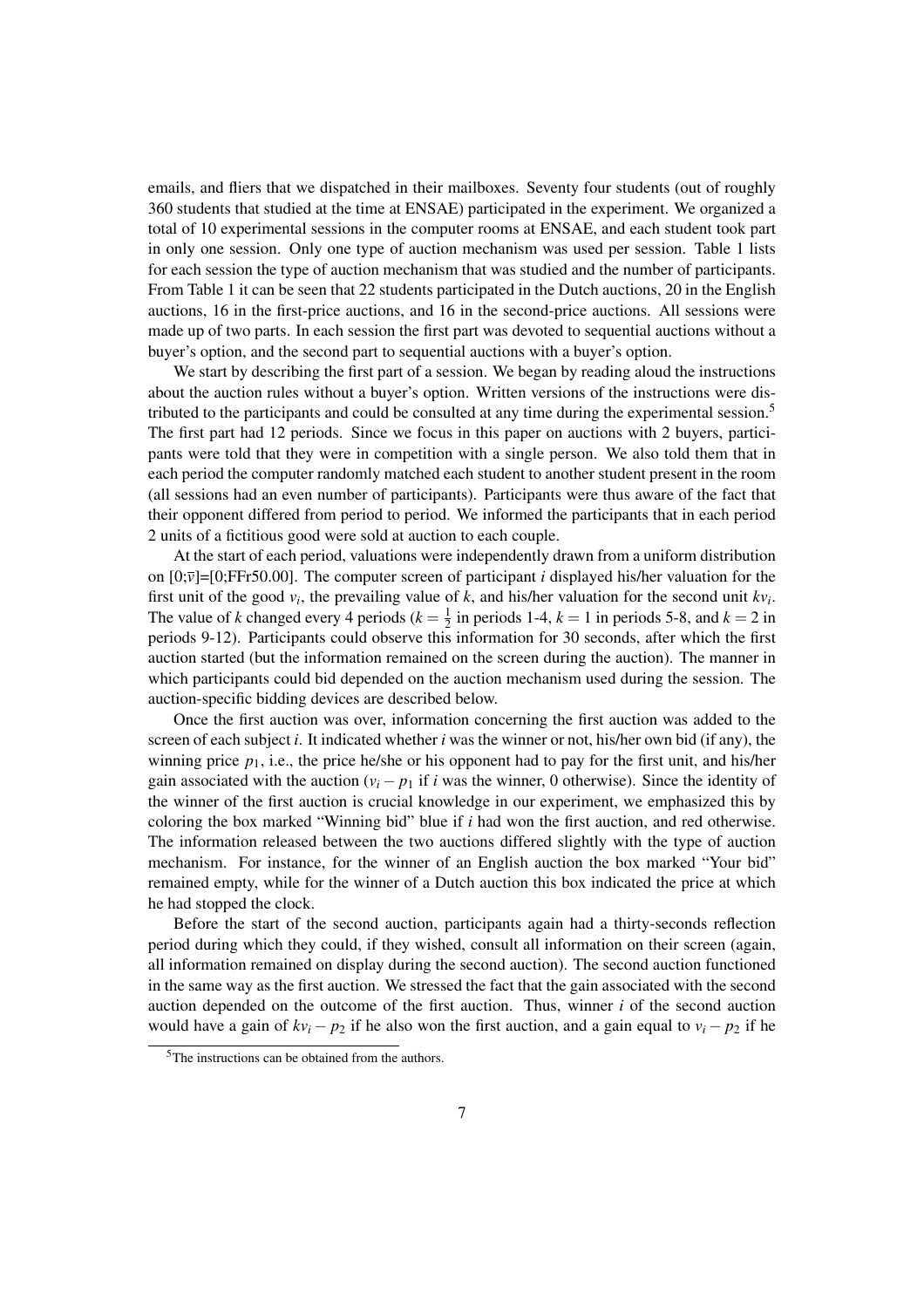lost the first auction. Once the second auction was terminated for all couples in the room, we proceeded with the next period.

The 12 periods of the first part of each experimental session were preceded by 6 "dry" periods (2 for each value of *k*). This gave participants the opportunity to familiarize themselves with the bidding method, determine their strategy for the different values of *k*, and ask questions to the experimenter.

Next we describe the second part of the session, the one that was designed to study the buyer's option. We began by reading aloud the instructions for this part of the experiment. Like the first part it consisted of 12 periods. Each period started exactly like the first part of the experiment: the valuations and the value of *k* (the values of *k* alternated as in the first part) were shown on the screen, the first auction started after 30 seconds, and once the first auction was over for player *i* and his/her rival, their screens updated them on the relevant auction results. Unlike the first part of the session, subjects were told that the winner of the first auction could, if he/she desired, use the buyer's option. If winner *i* chose to execute his/her option, the period ended, and his/her total gain in the period was  $(v_i - p_1) + (kv_i - p_1) = (1 + k)v_i - 2p_1$ . If he/she chose not to do so, his/her gain associated with the first auction was *vi*− *p*1, and a second auction was held after the thirty-seconds pause. The second auction was in all respects identical to the second auction conducted in the first part of the experiment.

The 12 "wet" periods of the second part of each experimental session were again preceded by dry periods, but now just 3 of them (1 for each value of *k*) since, at least from a practical point of view, the second part differed little from the first.

As mentioned above, the way in which participants had to submit their bids depended on the auction format. In the first-price and second-price auctions participants could submit their bid by entering a number in a box marked "Submit your bid here". The number could be any positive real integer, i.e., we did not prevent subjects from bidding more than their valuations.

In the Dutch and English auctions bidding took place via numerical clocks. After the 30 second reflection period, the clock appeared on the screens of the participants. In the English auctions the clock started at FFr0.00, augmented continuously at a rate of FFr0.83 per second (FFr50.00 per minute), and stopped automatically at FFr120.00. The clock started and operated simultaneously on the screens of participant *i* and his/her rival. They could stop the clock at any time by pressing the "Enter" key or "Space bar", or click on a window marked "Stop the clock". If neither *i* nor his rival had stopped the clock before it reached FFr120.00, the computer randomly selected *i* or his/her rival as the winner (this never happened during our experiments). In the Dutch auctions the clock started at FFr60.00 (if  $k = \frac{1}{2}$  or  $k = 1$ ) or FFr120.00 (if  $k =$ 2), descended continuously at the speed of FFr0.83 per second, and stopped automatically at FFr0.00. The Dutch clock started and operated simultaneously for subject *i* and his/her opponent and they could stop it, at any time, like the English clock. If neither *i* nor his/her rival had stopped the clock before it reached FFr0.00, there was no auction winner (again, this never occurred). Note that as in the sealed-bid auctions, subjects could bid above their valuations (up to a limit) in the clock auctions.

At the start of an experimental session, i.e., at the beginning of the first period, all participants were given a capital balance of FFr50.00. At the end of each period, the gains made during the period were added to the balance, and losses were subtracted from it. We informed the experimental subjects that if the end-of-period balance of a participant was negative (as a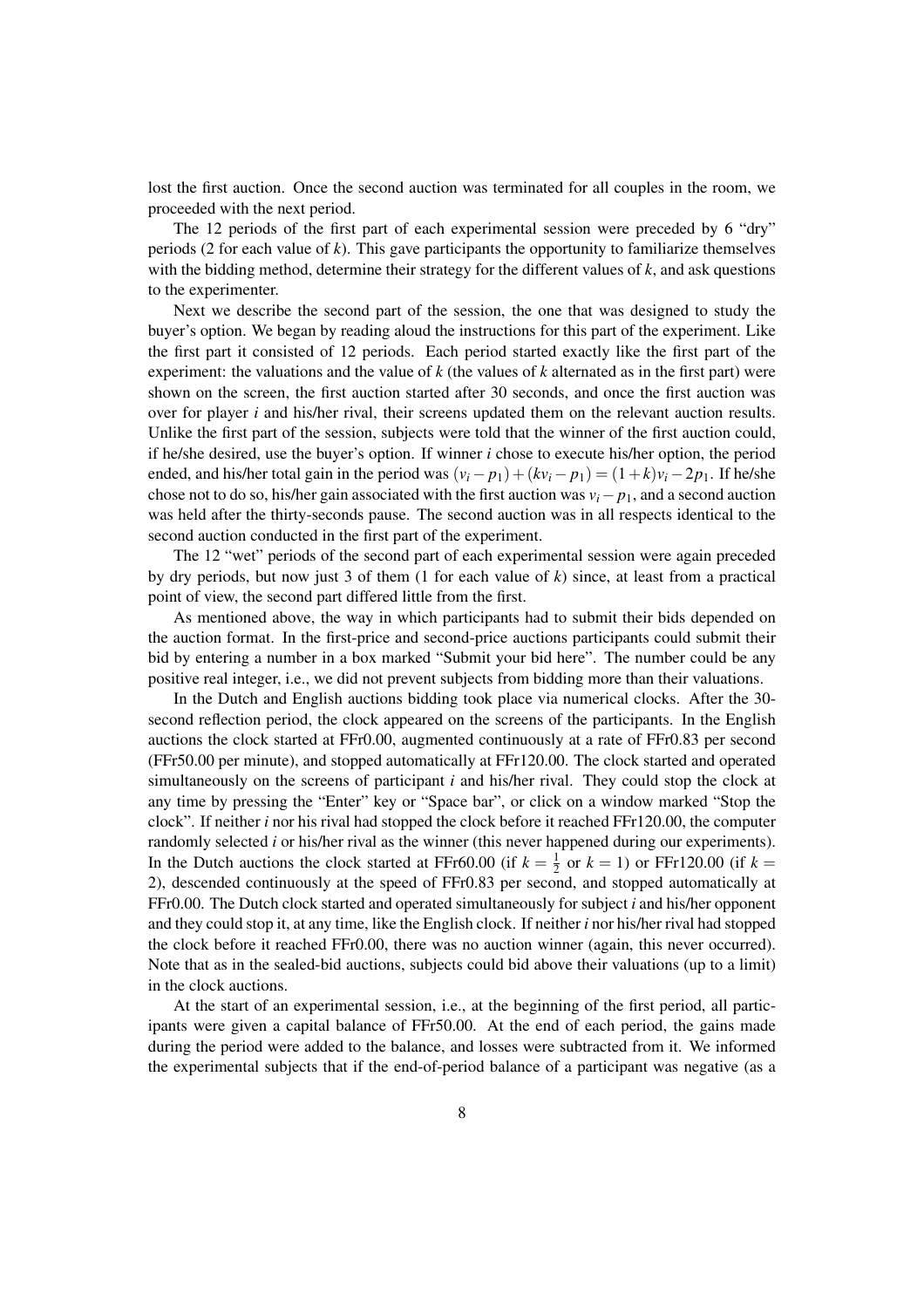result of his/her bidding behavior in the period), the balance would immediately be readjusted to 0. We stressed that balances would only be readjusted at *the end* of a period, in view of the end-of-period balance, and not at some point *during* a period. The reason for censoring the start-of-period balances at 0 is to incite subjects to play well all along the experiment.<sup>6</sup> As it turned out, no experimental subject's capital balance went negative, and it was not necessary to implement the readjustment procedure.

At the end of the session participants were paid in cash their final capital balance divided by two. From a theoretical point of view this 50% cut does not affect bidding behavior. On average we paid FFr229 to the students, the minimum payment was FFr60, and the maximum payment FFr360. Experimental sessions lasted between 1.5 and 2 hours (including about 20 minutes for the instructions).

Before turning to the results, we wish to make a comment about the experimental design, concerning the treatment conditions. As explained above, in each session the subjects went through 6 different treatments. Furthermore, the ordering of the treatments was the same in every session. These aspects of the design may have undesirable consequences. Indeed, having subjects participate in more than one treatment makes them susceptible to hysteresis effects (behavior carrying over from the previous treatment to the current one). If the behavior of subjects in a given treatment influences behavior in later treatments, the data from all but the first treatment may differ from what they would be were the treatments conducted separately, in isolated and independent sessions. It may therefore be difficult to measure certain treatment effects. For instance, since the periods with the buyer's option always occurred after the periods without the buyer's option, the differences may not measure the effects of the option, but the combined effect of the strategic impact of the buyer's option and a carry-over effect. For a similar reason, it may not be possible to obtain estimates of changes in the demand structure, as it may be difficult to disentangle the strategic impact of modifications in the form of the demand function with the carry-over effect. There may be an additional problem if one believes that subjects need to learn how to bid, and consequently make better decisions with more experience. In this case, comparisons of treatments towards the end of the sessions with those at earlier stages may be contaminated by learning effects.

Although we acknowledge these drawbacks in our experimental design, the consequences are perhaps not that important. Indeed, many results in this paper (summarized in the facts listed below) rely on comparisons across auctions mechanisms or on comparisons between first-unit auction behavior and second-unit auction behavior, and these comparisons are unaffected by hysteresis or learning effects (under some standard assumptions). Other results do not rely on treatment comparisons, so these results cannot be biased either. There are some results (that we do not consider important, and therefore not presented as facts) that can be affected by hysteresis or learning effects. The bias here may be small. First, learning is not a crucial issue in our data.7 Second, hysteresis effects may be small in our data as we put much effort to present the treatments as fully independent and separate games.

<sup>&</sup>lt;sup>6</sup>Had we not done this, a subject with a very negative balance at the beginning of period 24, would clearly not have been incited to behave optimally in this last period.

 $<sup>7</sup>$ An examination of our data at the individual level reveals that subject-specific behavior is generally stable</sup> throughout each treatment, i.e., subjects mostly stuck to the same strategy during the four periods of each treatment.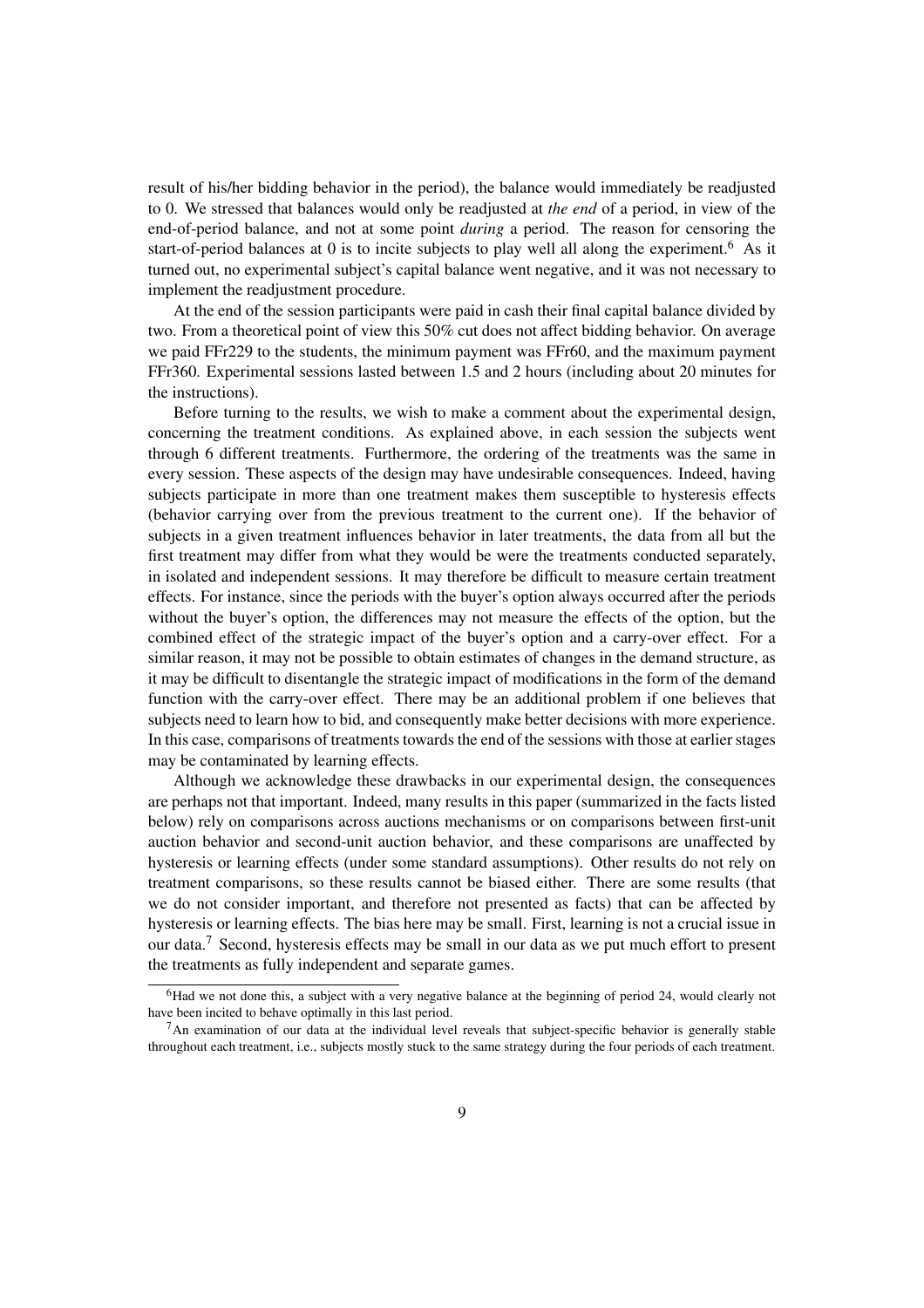#### 4 Experimental results

- This section presents our experimental results. First we confront the observed bidding behavior with the Nash equilibrium bidding strategies given in Proposition 1. We then study the impact of the buyer's option on the behavior of the experimental subjects, and analyze how well the option is used in the experiment. Finally, we study revenue, price patterns, and the efficiency of the four auction mechanisms.

 $\Box$  **Bidding behavior.** Figures 1-24 (see the web Appendix at www.rje.org/main/sup-mat.html) show all first-auction bids for the different values of *k* for the four auction formats without buyer's option (Figures 1-12) and with buyer's option (13-24).<sup>8</sup> They depict the losing bids for the English auctions, the winning bids for the Dutch auctions, and both winning and losing bids for the sealed-bid auctions. Whenever there is a theoretical prediction (see Proposition 1), the equilibrium bid function  $b_1(.)$  is drawn in dashes. For instance, in Figure 2 ( $a = S$ ,  $k = \frac{1}{2}$  and  $o = N$ ) the dashed line is the function  $b_1(v) = \frac{1}{2}v$ , but in Figure 1 ( $a = F$ ,  $k = \frac{1}{2}$  and  $o = N$ ) no dashed line is drawn since no prediction is available. For second-price and English auctions with decreasing demand the solution (approximated using simulations) of the differential equation given in Proposition 1 is  $b_1(v) = 0.99v - 0.009v^2$ . This explains why the dashed line in Figures 14 and 16 is curved.

In each figure we also draw the estimated bid function in solid: the solid line in Figures 14 and 16 is the estimated bid function  $\hat{\beta}_0 + \hat{\beta}_1 v + \hat{\beta}_2 v^2$ ; in all other figures the solid line represents the estimated bid function  $\hat{\beta}_0 + \hat{\beta}_1 v$ . The estimation method used to obtain the estimated parameters (either  $\hat{\beta}_0$  and  $\hat{\beta}_1$ , or  $\hat{\beta}_0$ ,  $\hat{\beta}_1$  and  $\hat{\beta}_2$ ) differs with the type of auction mechanism. In the Dutch auctions, the estimates  $\hat{\beta}_0$  and  $\hat{\beta}_1$  are obtained by applying censored regression methods to the random effects model  $b_{1it} = \beta_0 + \beta_1 v_{it} + \mu_i + \varepsilon_{it}$ . Here  $v_{it}$  is *i*'s valuation in period *t*,  $\mu_i$  is a subject-specific error term, and  $\varepsilon_{it}$  is a period-specific error term. The usual assumptions are made regarding these error terms.<sup>9</sup> The bid  $b_{it}$  is only observed if player *i* wins the auction in period *t*; if *i* does not win the auction, his/her bid is censored from below at the winning price paid by *i*'s competitor,  $p_{1t}$ , so the only thing known in this case is that  $b_{it}$  belongs to the interval [0;  $p_{1t}$ ]. In the English auctions, the estimates  $\hat{\beta}_0$  and  $\hat{\beta}_1$  ( $\hat{\beta}_0$ ,  $\hat{\beta}_1$  and  $\hat{\beta}_2$  when  $a = E, k = \frac{1}{2}, o = Y$ ) are again obtained by performing a censored regression analysis. The random effects model is the same as in the Dutch auctions (except when  $a = E$ ,  $k = \frac{1}{2}$ ,  $o = Y$ , in which case the bid equation is  $b_{1it} = \beta_0 + \beta_1 v_{it} + \beta_2 v_{it}^2 + \mu_i + \varepsilon_{it}$ ). Unlike the Dutch auctions, the bid  $b_{it}$  is only observed if player *i* does not win the auction in period *t*; if *i* wins the auction, his/her bid is censored from above at the winning price paid by *i*'s competitor, so in this case we only know that  $b_{it}$ exceeds  $p_{1t}$ . Given that the clock in the English auction was designed to stop at FFr120.00, and given that under decreasing or flat demand it does not seem likely that agents bid far above the upper bound of the support of the distribution of values (FFr50.00), we assume that when *i* is the winner of the auction,  $b_{it}$  belongs to [ $p_{1t}$ ;FFr120.00] if  $k = 2$  and to [ $p_{1t}$ ;FFr60.00] if  $k = \frac{1}{2}$ or  $k = 1$ . In the remaining mechanisms, the first-price and second-price auctions, all observations are uncensored. For these sealed-bid auctions the estimates  $\hat{\beta}_0$  and  $\hat{\beta}_1$  ( $\hat{\beta}_0$ ,  $\hat{\beta}_1$  and  $\hat{\beta}_2$  when

<sup>&</sup>lt;sup>8</sup>The figures corresponding to the second-unit bids can be obtained from the authors.

<sup>&</sup>lt;sup>9</sup>Both error terms are assumed to be i.i.d. normal random variables:  $\mu_i \sim N(0, \sigma_{\mu})$  and  $\varepsilon_{it} \sim N(0, \sigma_{\varepsilon})$ . In addition,  $\mu_i$  is assumed independent of  $\varepsilon_{it}$ , and  $v_{it}$  is independent of  $\mu_i$  and  $\varepsilon_{it}$ .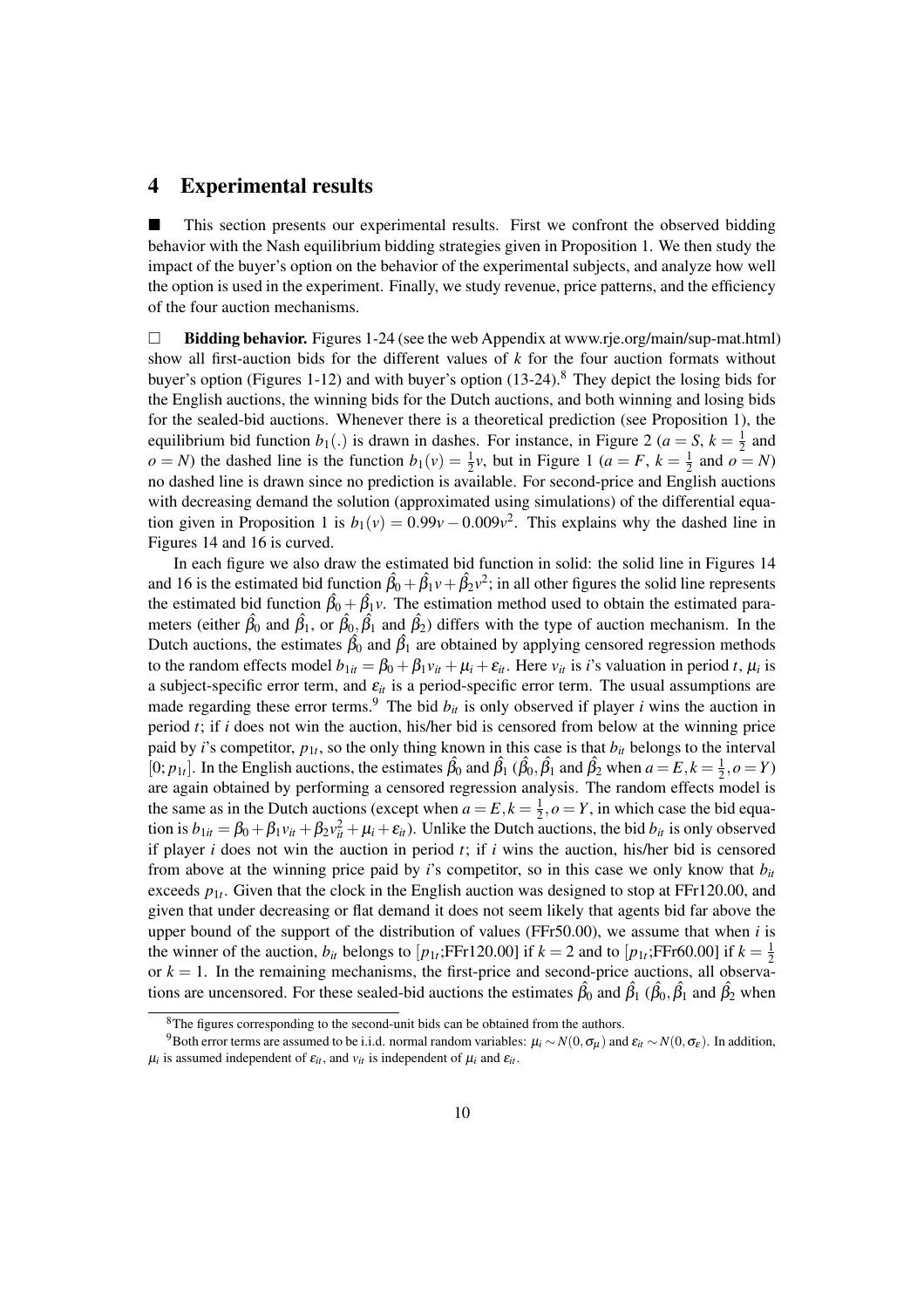$a = S, k = \frac{1}{2}, o = Y$  follow from maximum likelihood estimation of the random effects model  $b_{1it} = \beta_0 + \beta_1 v_{it} + \mu_i + \varepsilon_{it}$  ( $b_{1it} = \beta_0 + \beta_1 v_{it} + \beta_2 v_{it}^2 + \mu_i + \varepsilon_{it}$  when  $a = S, k = \frac{1}{2}, o = Y$ ). The assumptions on the error terms are the same as in the oral auctions.10

Finally we draw in the figures the 45-degree line in dots. Whenever there is an equilibrium bidding function, a comparison of the dashed and solid lines in the corresponding figure is a quick eyeball test of the theoretical predictions.

Table 2 reports the estimation results of all the first-auction bid equations. The left panel of this table gives the results for the auctions without buyer's option, and the right panel those for the auctions with buyer's option. Table 3 reports the estimations results of the second-auction bid equations without buyer's option (using the same methods as for the first-auction bid equations).<sup>11</sup> The results in the left panel of this table are based on the second-auction bids submitted by the first-auction *winners*, and those in the right panel are based on the second-auction bids of the first-auction *losers*. We do this because winners and losers of the first auction should generally behave differently in equilibrium (see Proposition 1). The estimation results based on the second-auction bids with buyer's option are not reported. The reason is that the buyer's option is frequently used by our experimental subjects, and relatively few second auctions were held during periods 13-24 of the experiment, leaving us, in most cases, with too few data to estimate the second-auction bidding equations reliably when the option is available.

Both tables give the estimated parameters and standard errors, the theoretical predictions of the parameters in the equilibrium bidding strategies, the number of observations used in the regressions, and test results of the hypothesis that observed behavior is in line with predicted behavior.<sup>12</sup> For example, consider the first-auction results for  $a = E$ ,  $k = \frac{1}{2}$ ,  $o = N$ . The estimate  $\hat{\beta}_1$  equals 0.62 and the estimated standard error is 0.04 ( $\hat{\beta}_0$  is 3.62, and standard error is 2.08).<sup>13</sup> These estimates are obtained using 80 observations (40 uncensored observations plus 40 censored observations).<sup>14</sup> The predicted slope is  $\frac{1}{2}$ , and the null hypothesis that  $\beta_0 = 0$  and  $\beta_1 = \frac{1}{2}$  is rejected.<sup>15</sup>

For two cases in Table 3 ( $a = E$ ,  $k = 1$  and  $k = 2$ ) we cannot estimate the regression parameters. The censoring rate is high in these two treatment conditions,  $16$  and the information in the data is not rich enough to identify the intercept and slope coefficient. Test results are therefore not reported for these two cases.

 $10$ The underlying bid equation thus has the same stochastic structure in all 4 auction mechanisms. The results for the sealed-bid auctions are similar when using the random effects GLS estimator.

<sup>&</sup>lt;sup>11</sup> All estimation results in Table 2 and Table 3 are obtained using the xtintreg procedure in Stata (version 9).

 $12$ In environments where no symmetric pure strategy equilibrium exists, we are not able to characterize any of the mixed strategy equilibria, and comparisons can therefore not be made.

 $13$ Estimated intercepts are not reported in Tables 2 and 3. Using standard T-tests, the hypothesis that the intercept equals zero is accepted in the large majority of cases. Thus in most cases we can accept the hypothesis that the bidding equations pass through the origin.

<sup>14</sup>As Table 1 indicates, a total of 20 subjects participated in the English auctions. Since each subject played the treatment condition  $a = E$ ,  $k = \frac{1}{2}$ ,  $o = N$  four times and since each English auction had one loser and one winner, there are 40 uncensored observations and 40 censored observations.

<sup>&</sup>lt;sup>15</sup>A limitation of this kind of test procedure is that the null hypothesis can be accepted, not because the null is really true, but because the bid equation is imprecisely estimated.

<sup>&</sup>lt;sup>16</sup>The number of uncensored observations is just two when  $a = E, k = 1$  and zero when  $a = E, k = 2$ . This reflects the fact that most first-auction winners in these treatment conditions also win the second auctions, which implies that (practically) all corresponding second-auction bids are censored.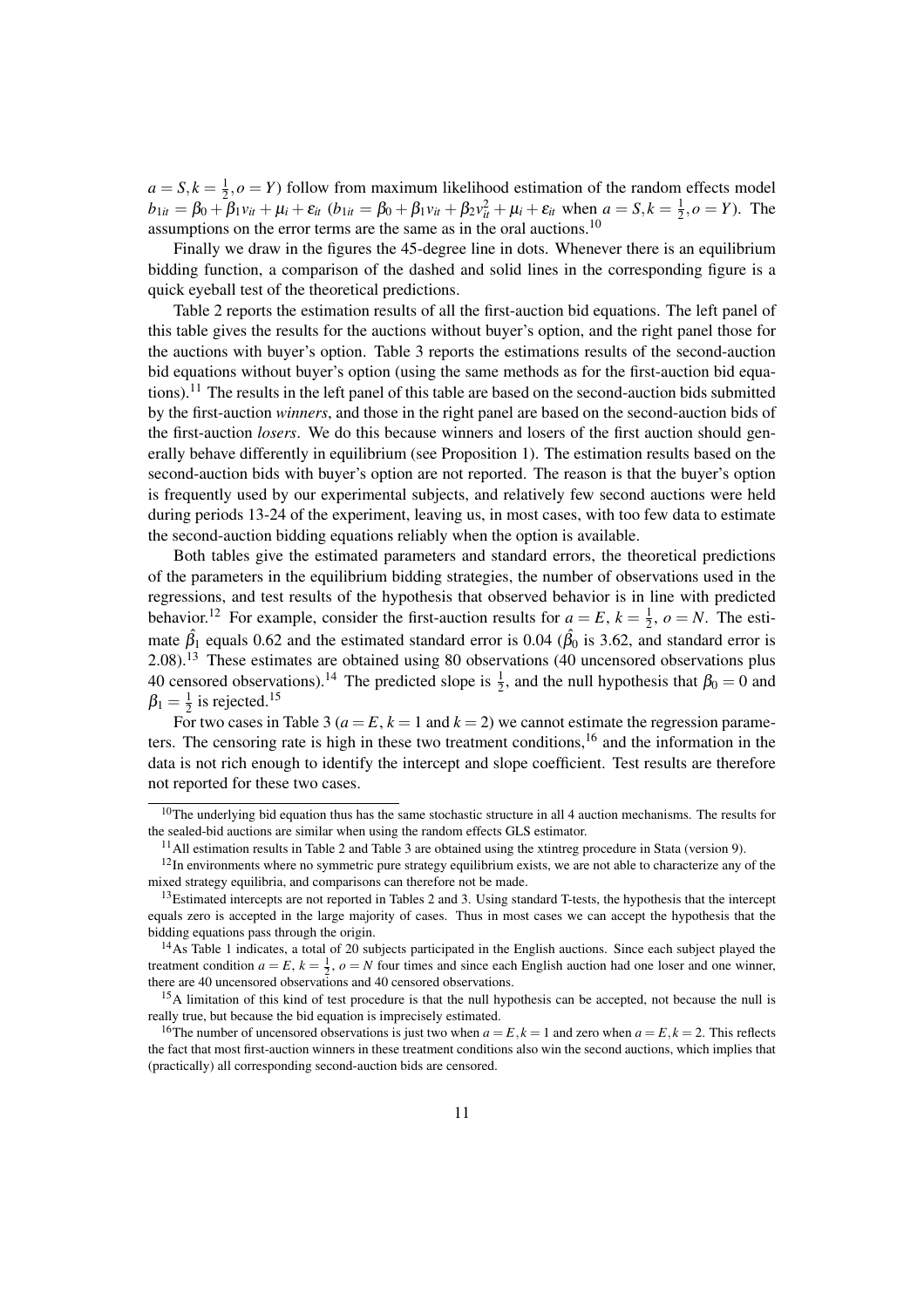*Fact* 1*.* In sequential auctions, subjects only partially conform to the strategic implications of the Nash equilibrium in the auction for the first unit. Their observed bidding behavior is close to equilibrium bidding behavior in the auction for the second unit.

As Table 3 shows, second-auction bidding in the English and second-price auctions is almost always in line with theory: 8 out of 10 times we can accept the hypothesis that subjects have played, on average, as the equilibrium strategy predicts. Recall that in all English and secondprice auctions for the second unit, it is optimal for players to bid their own valuation (which is in fact a dominant strategy). Thus, like in standard single-unit English and second-price auctions, it is optimal for bidders to reveal their valuation. It is therefore of interest to compare our results with those obtained in the experimental literature on single-unit English and single-unit secondprice auctions. The results of Coppinger, Smith, and Titus (1980), Kagel, Harstad, and Levin (1987), and Kagel and Levin (1993), indicate that subjects bid according to equilibrium behavior in single-unit English auctions. Most experimental studies show, however, that in single-unit second-price auctions subjects tend to bid above their value (see for instance Kagel, Harstad, and Levin (1987), and Kagel and Levin (1993)).<sup>17</sup> Compared to the single-unit second-price literature, our findings appear somewhat more in accordance with theory. It should be stressed however that bidding in our experiment and bidding in the single-unit experiments took place in different contexts.18 These contextual differences can explain the small differences between our results and those obtained in the earlier literature.

Table 3 indicates that observed bidding in the Dutch and first-price auctions with increasing demand also accords with predicted behavior: subjects have played, on average, according to theory 3 times out of 4.

Next we study the results of the auctions for the first unit. In the tests of the theory for all auction mechanisms, Table 2 shows that the null hypothesis is accepted just 7 out of 20 times. The theory is mostly accepted in cases where the equilibrium strategies are relatively transparent, for the English and second-price auction mechanism with flat demand. The equilibrium strategies are relatively transparent in these cases because the outcome of the first auction has no impact on the second auction. Our experimental subjects understood that in this relatively simple setup it is optimal to bid their valuation in the first auction.

The equilibrium predictions are almost always rejected when the demand function is either decreasing or increasing, that is precisely in the situations where our sequential auctions are inherently more complex. (In determining the equilibrium bidding strategies, agents should anticipate that the valuation of the first-auction winner is modified at the start of the second auction.) However, subjects adjust their bids in the direction predicted by theory, thereby acknowledging, in part, the strategic implications of non-flat demand functions. Thus in all second-price and English auctions with decreasing (resp. increasing) demand, subjects understood that equilibrium behavior calls for bid shading (resp. bidding above value), but the extent to which they

<sup>&</sup>lt;sup>17</sup>Cox, Roberson, and Smith (1982) find that average bidding is below value. Kagel, Harstad, and Levin (1987) and Kagel and Levin (1993) point out that this may result from the fact that the design of Cox, Roberson, and Smith (1982) *did not allow* subjects to bid in excess of their valuation.

<sup>&</sup>lt;sup>18</sup>Experimental subjects were more informed about their opponents (when they submitted their second-auction bid, they knew  $p_1$ ). Also, when  $k = \frac{1}{2}$  and  $k = 2$ , bidders in the second auction are no longer symmetric as in the single-unit experiments.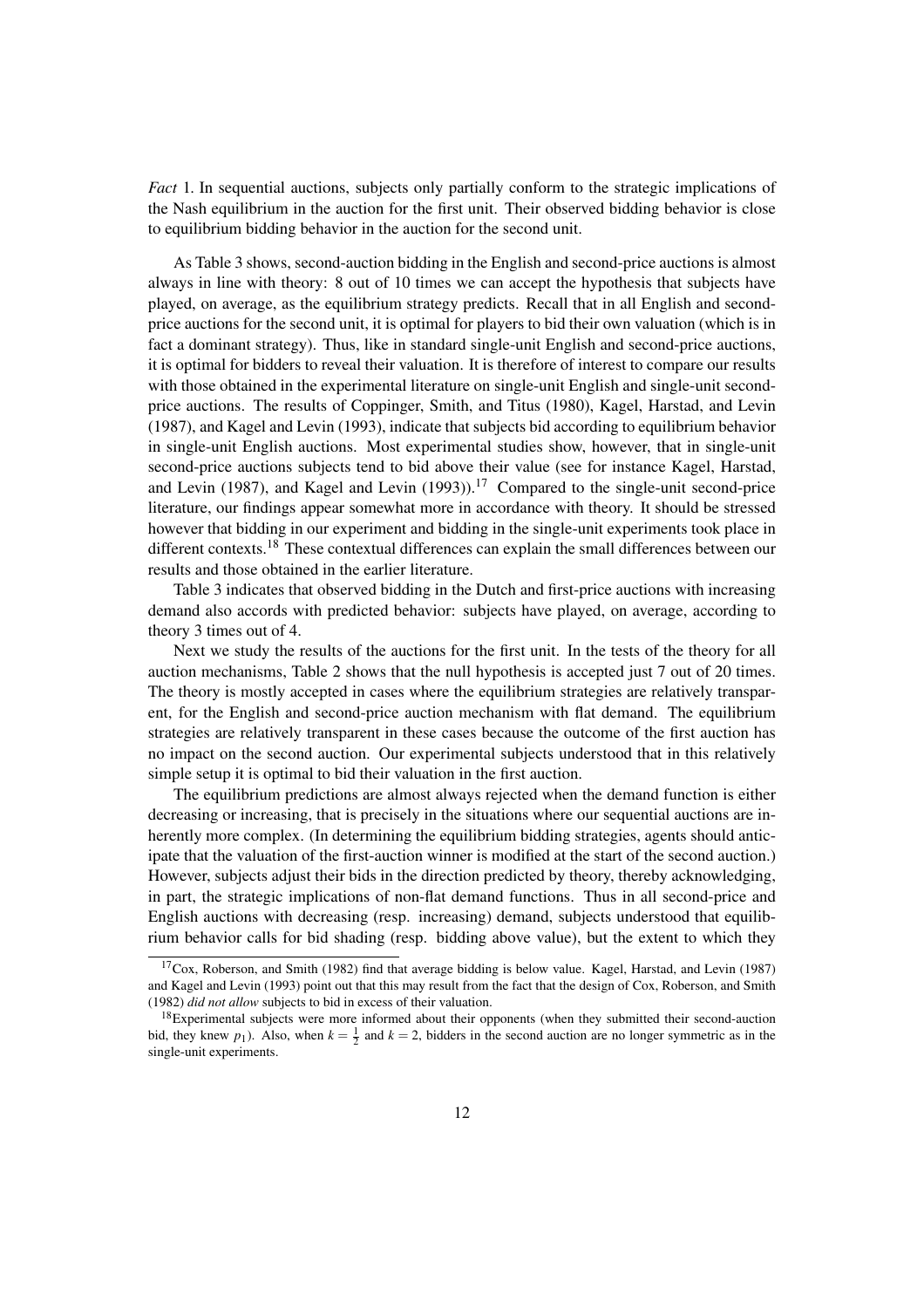do this is too modest to fit the theory.<sup>19</sup> Similarly, although observed bidding is mostly above equilibrium bidding in the Dutch and first-price auctions with buyer's option, our experimental subjects understood the impact of *k* on the bidding strategies. As *k* increases, they bid more aggressively as predicted by the theory.

In summary, observed bidding behavior in the second auction is mostly in line with equilibrium predictions, but bidding in the first auction is generally off-equilibrium. The subjects thus exhibit bounded rationality in the sense that they solve correctly the final stage of the auction games but are apparently unable to apply correctly the backward-induction-arguments necessary to solve the first stage of the game. <sup>20</sup>

*Fact* 2*.* In the majority of cases, bidding behavior in English (resp. Dutch) auctions is identical to bidding behavior in second-price (resp. first-price) auctions.

Evidence for Fact 2 follows from comparisons of the estimated bid-function parameters between Dutch (resp. English) and first-price (resp. second-price) auctions. A total of 24 comparisons are made (there are 12 Dutch/first-price couples and 12 English/second-price couples; see Table 2 and Table 3): we thus test for bidding equivalence not only in cases where theory explicitly predicts two auction mechanisms to be isomorphic, but also in cases where there are no theoretic predictions. Wald tests on the equality of parameters show that the null is accepted 10 out of 12 times for the *D*/*F* comparisons, and 9 out of 12 times for the *E*/*S* comparisons.

*Fact* 3*.* In the English auction for the second unit under increasing demand and without buyer's option, the losers of the first auction bid above their valuation. Subjects appear to use a weakly dominated strategy.

Table 3 shows that first-auction losers bid almost 30% above their valuation (and dominant strategy)  $\nu$  in the English auction. A possible explanation for this over-bidding phenomenon is that first-auction losers wish to punish their competitors, out of feelings of envy or because of fairness considerations. Such punitive behavior is also observed in other types of experiments (see Roth (1995) and Zizzo and Oswald (2001)).

There is therefore some evidence that our experimental subjects use a dominated strategy in a game where a dominant strategy is available. This finding is contrary to Kreps (1990) (p. 698), for instance, who argues that mechanism designers may safely expect players to settle on the dominant strategy even when other equilibria (in weakly dominated strategies) exist. Our finding accords with the results obtained by Kagel, Kinross, and Levin (2001).

 $\Box$  The buyer's option. The results regarding the use of the buyer's option can be found in Table 4. The second column reports the number of times the buyer's option is exercised for each auction institution (and in parentheses the relative number of times), and the third column gives the theoretical predictions. Proposition 1 describes the use of the buyer's option only along the

<sup>&</sup>lt;sup>19</sup>When  $a \in \{E, S\}, k = 2, o = N$ , the equilibrium strategy exposes players to a financial risk – the possibility of winning only one unit and earning losses on it. This exposure problem has been suggested as an issue in other auctions with synergies (see Kagel and Levin (2005)), and may explain behavior in our study.

 $^{20}$ Individual-specific investigations of the bids tend to show however that some subjects behaved closer to equilibrium than others. This type of result is also found in the literature on the beauty contest game (see Nagel (1995)).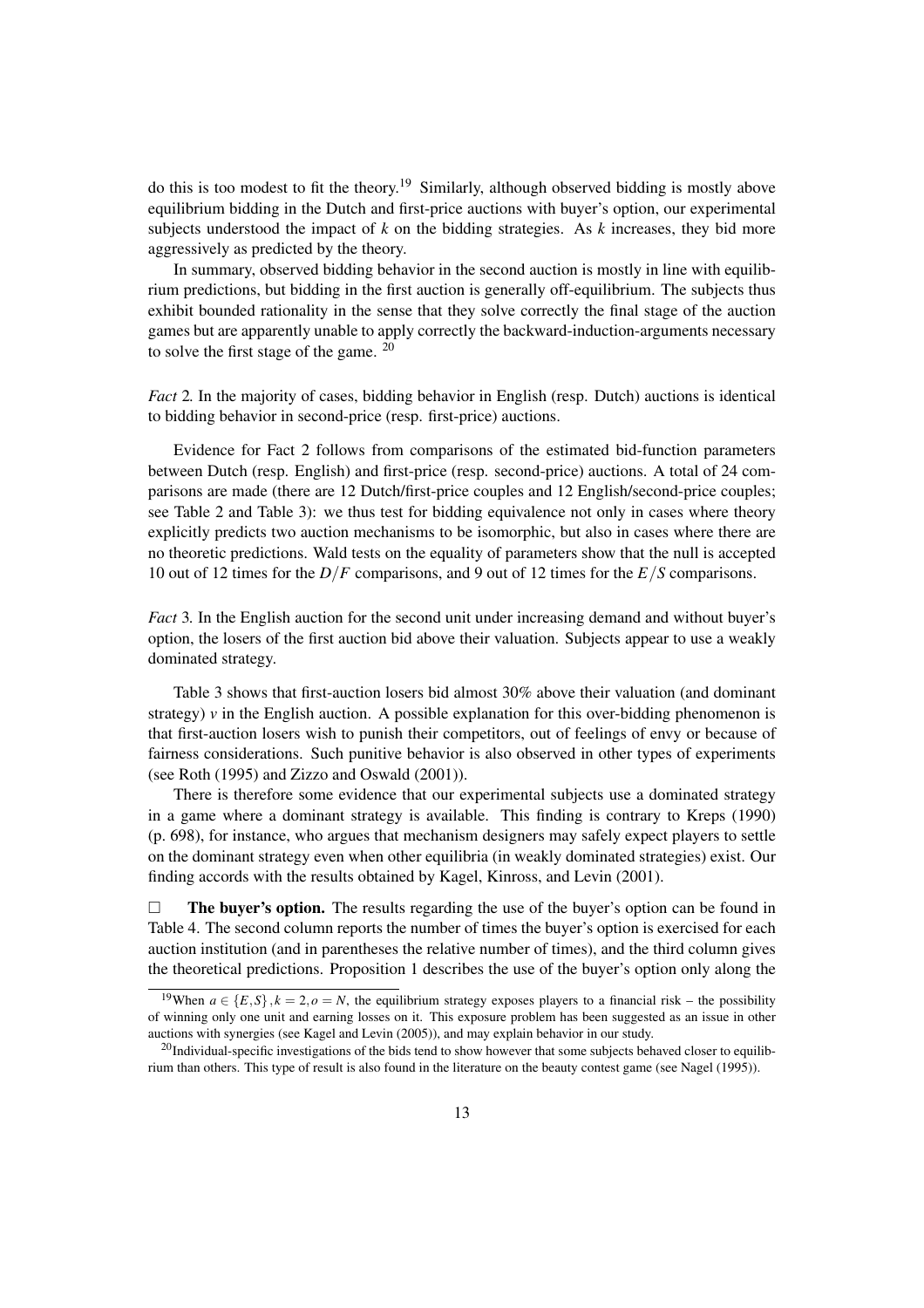equilibrium path. Since, however, subjects have deviated from theory in the auctions for the first unit, the third column reports the predictions regarding the use of the option conditional on the first auction price.

For example, in the first-price auction under decreasing demand, the equilibrium strategy is 0.375 v (and the winner should exercise the option). Yet, in the experiment many players bid above 0.375*v*. In this case the out-of-equilibrium-path prediction stipulates that the option should be used when the winning price is lower than  $\frac{1}{2}v$ , and that it should not be used otherwise. In the data the option was used 10 times (83% of the cases) when  $p_1 \n\t\leq \frac{1}{2} \nu$ , and 3 times (15%) when  $p_1 > \frac{1}{2}v^{21}$ 

*Fact* 4*.* The buyer's option is correctly used in most cases.

As Table 4 shows, when  $k = \frac{1}{2}$  or  $k = 1$ , it is optimal to use the buyer's option whenever the value of the second unit exceeds the first-auction winning price.<sup>22</sup> Our experimental subjects follow this strategy 7 times out of 8. The only substantial deviation from theory occurs in the Dutch auction under decreasing demand.

When  $k = 2$  the observed frequencies of exercising the option are close to the predicted frequencies for the Dutch and first-price auctions. However, for the English and second-price auctions the observed frequencies are much higher than those predicted by the theory. In the case of the English auction, this deviation may result from the fact that losers of the first auction bid above their valuation (see Fact 3). To avoid paying a higher price, it makes sense to buy the second unit rather than wait for a second auction.

The impact of the buyer's option on first-auction bidding behavior can be studied by comparing the left and right panels of Table 2. To formally check if there is an impact, we perform Wald tests on the equality of the parameters.<sup>23</sup> It turns out that bidding behavior in the first auction is not affected by the presence of a buyer's option in 9 cases out of 12.

**Revenue comparisons.** Table 5 reports, for each auction mechanism and value of  $k$ , the mean observed revenue and its standard error, the mean revenue as predicted by the theory and its standard error, and the test result of the hypothesis that the observed revenue has the same mean as the predicted revenue. The left panel of the table gives the results for the auctions without buyer's option, and the right panel those for the auctions with the option. Each mean observed revenue is determined by first defining, for each couple and for each period, the seller's revenue  $REV_{obs} = p_1 + p_2$ , and then by calculating the empirical average of  $REV_{obs}$  over all relevant observations (for instance, when  $a = E$ ,  $k = 2$ , and  $o = N$  the reported mean revenue of 40.95 is the average over 40 observations). Similarly, each mean predicted revenue is determined by first defining, for each realized couple of valuations  $(v_1, v_2)$  and for each period, the predicted revenue  $REV_{theo}(v_1, v_2)$ ,  $^{24}$  and then by calculating the empirical mean over all relevant observations. The null hypothesis that the observed revenue has the same mean as the predicted

<sup>&</sup>lt;sup>21</sup>In these 3 cases where the option was wrongly used the loss on the second unit was negligible.

<sup>&</sup>lt;sup>22</sup>When  $a \in \{E, S\}$  and  $k = 1$ , the first-auction winner is in fact indifferent between using the option or not.

<sup>&</sup>lt;sup>23</sup>When  $a \in \{E, S\}$  and  $k = \frac{1}{2}$ , we test the joint hypothesis that the intercepts and slope coefficients are equal, and that the coefficient  $\beta_2$  in the right panel equals zero.

<sup>&</sup>lt;sup>24</sup>Thus *REV<sub>theo</sub>*( $v_1, v_2$ ) is the revenue level had the couple of subjects with valuations  $v_1$  and  $v_2$  played according to theory.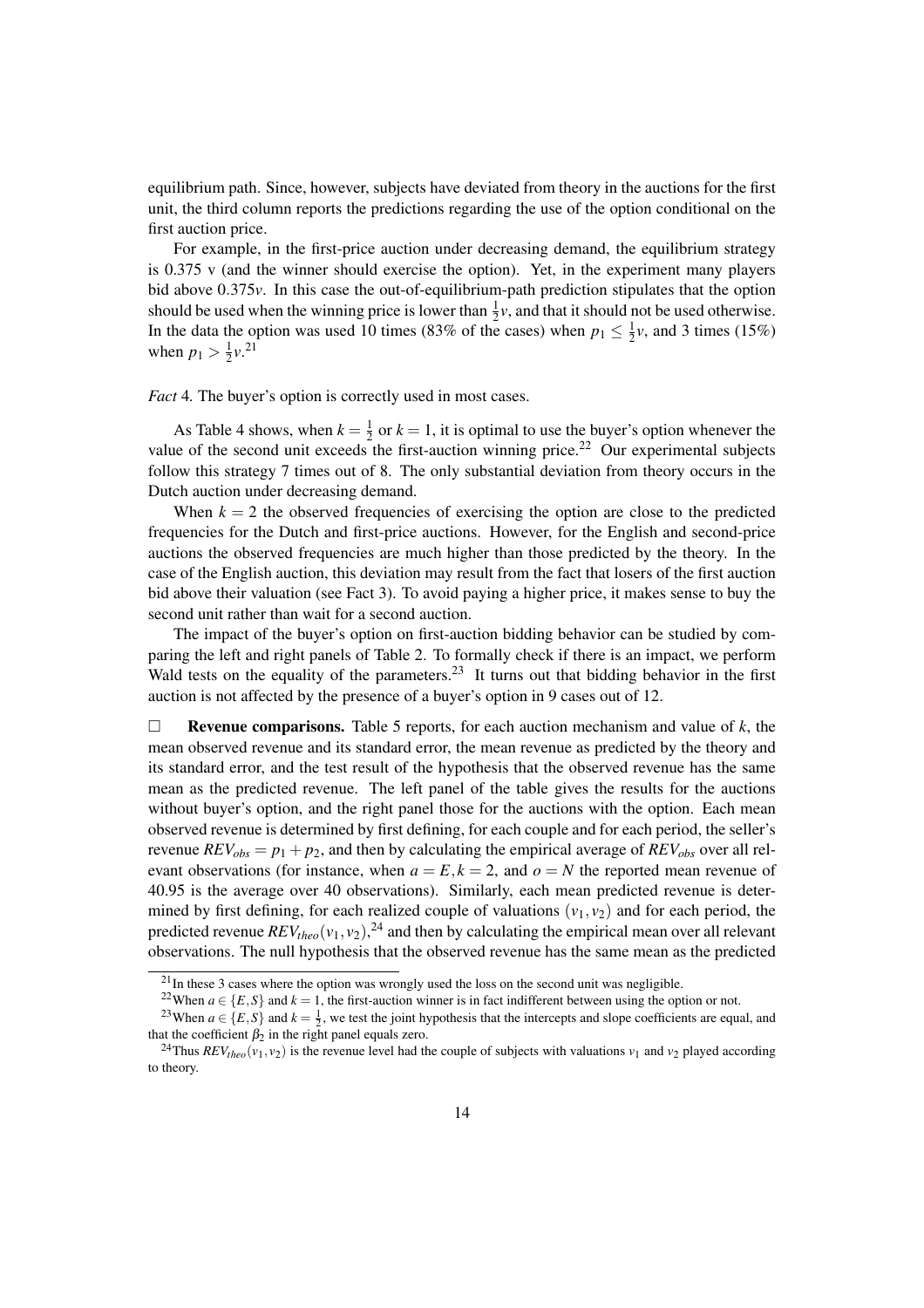revenue is tested using two-sample T-tests. As the table shows, the null is accepted just 7 out of 20 times. This finding is consistent with our earlier result that bidding in the auctions for the first unit is often off-equilibrium (see Fact 1).

Next we wish to study whether there is revenue equivalence between auctions, as predicted by the theory.<sup>25</sup> To check whether auctions are equivalent (for given  $k$  and  $o$ ), we simply regress the variable  $REV_{obs} - REV_{theo}$  on a constant and indicator variables for the auction types,<sup>26</sup> and test if the coefficients are equal to zero. By subtracting the predicted revenue from the observed revenue, we account for differences (across treatment conditions) in the drawing of valuations. Revenue equivalence is thus tested after controlling for different valuation realizations.

*Fact* 5*.* In sequential auctions with or without buyer's option, the first-price auction generates the highest revenue, followed by the Dutch auction, then the second-price auction, and finally the English auction.

The estimation results (not reported here) show that in general the 4 auction mechanisms are indeed ranked as claimed in Fact 5. Standard T-tests indicate that revenue in first-price auctions is statistically larger than revenue in Dutch auctions (2 out of 4 times), or there is equality (2 out of 4 times); revenue in Dutch auctions is statistically larger than revenue in second-price auctions (2 out of 4 times), or there is equality (2 out of 4 times); finally, revenue in second price auctions is statistically larger than revenue in English auctions (2 out of 6 times), or there is equality (4 out of 6 times). Our revenue-ranking of auction formats is identical to that found by Cox, Roberson, and Smith (1982) in their experimental study on one-unit auctions.<sup>27</sup> The revenue-ranking of the 4 main auction institutions thus appears to be robust to the sequentialtwo-unit extension considered in this paper.

 $\Box$  **Price patterns.** Table 6 reports for each value of  $k$  and each auction mechanism, the mean and standard error of the difference in observed prices  $p_2 - p_1$ , the mean and standard error of the difference in predicted prices, and whether these predictions are rejected by the data or not. The predicted prices are calculated under the assumption that, given the realized valuations, subjects play according to theory (see Proposition 1). The left panel gives the results for the auctions without buyer's option and the right panel those for the auctions with option. As the table shows, the theoretical predictions are accepted 7 out of 20 times. We will not comment on these individual rejections/acceptations but instead we discuss the following fact.

*Fact* 6. In sequential auctions, prices are declining when there is a buyer's option.

Evidence for Fact 6 comes from the results in the right panel of Table 6. The empirical average of the difference in observed prices is always negative when the option is available,

<sup>&</sup>lt;sup>25</sup>It follows from Proposition 1 that  $E[REV_{theo}(v_1, v_2)]$  is the same for all *a* (given *k* and *o*). This revenue equivalence does not hold, however, for  $k = \frac{1}{2}$ ,  $o = Y$  (the auctions  $a \in \{D, F\}$  generate a higher expected revenue compared to the auctions  $a \in \{E, S\}$ ).

<sup>&</sup>lt;sup>26</sup>When  $k = \frac{1}{2}$ ,  $o = N$  (resp.  $k = 1$ ,  $o = N$ ), we pool all observations from the auctions  $a \in \{E, S\}$ , and regress  $REV_{obs} - REV_{theo}$  on the indicator variable 1(*a* = *S*). In each of the four other situations (for example *k* = 2,*o* = *N*), we pool all auction observations, and regress  $REV_{obs} - REV_{theo}$  on  $1(a = S)$ ,  $1(a = D)$  and  $1(a = F)$ .<br><sup>27</sup>Cox et al. study first-price, second-price, and Dutch auctions, but not English auctions.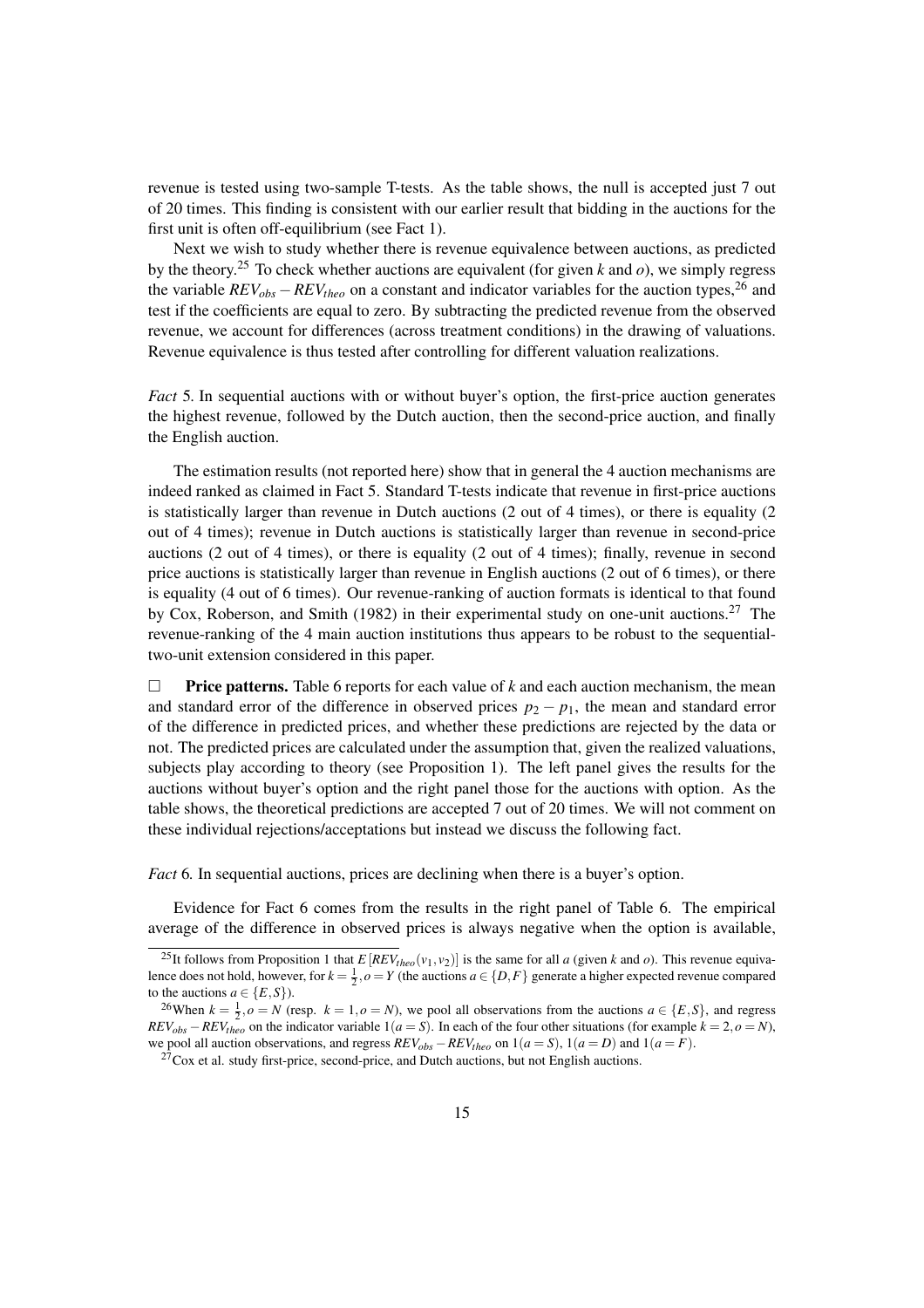and the difference is significant 7 out of 12 times. The successive prices are thus (significantly) decreasing when the buyer's option is available.

The declining price phenomenon that we find is also observed in the field-data studies mentioned in the introduction. These results seem compatible with theory in the case of the wine auction studies. Indeed, in English auctions under decreasing demand, successive prices should in theory be decreasing (see the right panel of Table 6 and Février, Roos, and Visser (2005) who show that these predictions hold in a model with an arbitrary number of bidders). Furthermore, there is empirical evidence that the demand function for wine is decreasing (see Fevrier, Roos, ´ and Visser (2005)). In the case of the Dutch flower auctions, it seems more difficult to reconcile the observed declining price patterns with theory. Indeed, the theoretical prediction here is that successive prices should remain constant regardless of the form of the demand function (right panel of Table 6). Admittedly, these predictions are only derived in the two-buyer-two-unit model. But if they were also valid in a more general model, then the declining price phenomenon described in Van den Berg, Van Ours, and Pradhan (2001) would truly be an anomaly.<sup>28</sup>

 $\Box$  Efficiency. In this subsection we study auction efficiency. The results can be found in Table 7. For each *k* and auction mechanism, the table reports the mean and standard deviation of the observed relative efficiency *RE*, where *RE* is the ratio between the realized surplus and the maximum surplus available. Thus if bidder 1 wins the first unit and bidder 2 the second unit, then this measure is defined as  $RE = \frac{v_1 + v_2}{\max\{(1+k)v_1, v_1+v_2, (1+k)v_2\}}$ , and if bidder *i* wins both units, then  $RE = \frac{(1+k)v_i}{\max\{(1+k)v_1,v_1+v_2,(1+k)v_2\}}$ .

We also report the mean and standard error of the predicted values of *RE* (calculated under the assumption that subjects play according to Proposition 1).<sup>29</sup> The left panel gives the results for the auctions without a buyer's option and the right panel those for the auctions with the option.<sup>30</sup>

*Fact* 7*.* The allocation of the units in the experimental auctions is almost as efficient as predicted by theory.

As Table 7 reports, almost all auction institutions are, in theory, efficient mechanisms. The only exceptions are auctions with a buyer's option and decreasing demand. There is a slight inefficiency in these cases since the buyer's option allows the first-auction winner to buy the second unit while having a lower valuation than his opponent.

As the table indicates, the observed level of efficiency is generally close to the predicted efficiency. In spite of the out-of-equilibrium behavior observed in the data, all auctions turn out to be highly efficient in our experiments. This follows because most players bid more or less

<sup>&</sup>lt;sup>28</sup>Ashenfelter (1989) observed declining price patterns in sequential (wine) auctions, and called the phenomenon the declining price anomaly. Although later studies have provided theoretical explanations for declining price patterns (Black and De Meza (1992), McAfee and Vincent (1993), and Branco (1997)), the term is used whenever theory is in contradiction with empirical findings.

<sup>&</sup>lt;sup>29</sup>Note that the standard errors of the predicted means are necessarily equal to zero except when  $k = \frac{1}{2}$ ,  $o = Y$ .

<sup>&</sup>lt;sup>30</sup> Another efficiency measure can be obtained by calculating for each treatment how many times an individual ends up with 0 unit, 1 unit, 2 units, and comparing the frequencies with what should happen in equilibrium. A table summarizing these calculations can be obtained from the authors.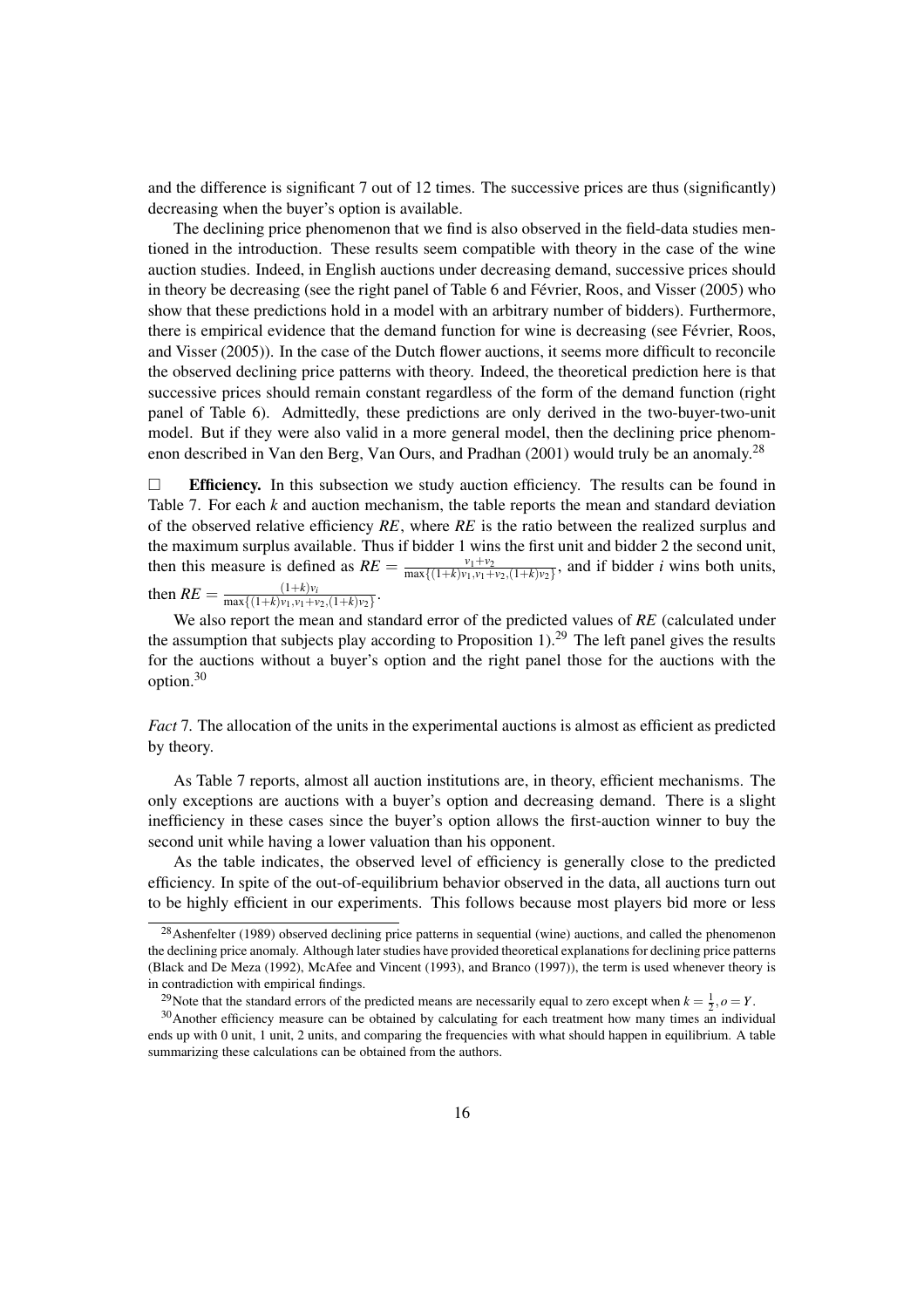according to the same increasing function of the valuation. Therefore, even if observed bidding is not in line with equilibrium bidding, auction winners are typically the players with the highest valuation for a given unit, thereby guaranteeing high efficiency.

# 5 Conclusion

This paper experimentally studies two-unit sequential auctions with and without the buyer's option. The 2 identical units are sold to 2 potential buyers. Each buyer desires both units, and their demand function is either decreasing, flat, or increasing. The four best known auction mechanisms are considered: Dutch, English, first-price and second-price auctions.

Some of our model assumptions are restrictive. For instance, in real world auctions the number of participants is typically larger than two, and generally there are more than just two units on sale. Similarly, our assumption that bidders are symmetric and risk neutral buyers is restrictive. However, this is the first paper on the buyer's option, and one of our objectives is to confront subject behavior with theoretical predictions. In future work we plan to refine and extend our model and study the effects of an increase in the number of buyers and the number of units auctioned. We also plan to investigate the role of the buyer's option in a common value setting.

Some of the empirical results obtained in this paper suggest other topics for further research. For example, it would be interesting to test whether subjects manage to adjust and improve their behavior (see Fact 1) by adding more rounds to the design or by giving more information (on the observed strategies and/or the equilibrium strategies) between the rounds. It would also be interesting to study in more detail the causes of the overbidding by first auction losers in the second auction (see Fact 3), and to investigate conditions under which overbidding is reduced.

#### Appendix

#### -Proof of proposition 1

□ The case  $a \in \{E, S\}$ ,  $o = N$ ,  $k \in \{\frac{1}{2}, 1, 2\}$ . The second auction strategies are obtained by the standard dominated strategies argument. Therefore, both the loser and the winner of the first auction bid their valuation:  $b_2^l$  (*v*, *p*<sub>1</sub>) = *v* and  $b_2^w$  (*v*, *p*<sub>1</sub>) = *kv*. To derive the first auction equilibrium strategies, we have to distinguish the English auction from the second-price auction as the available information is not the same in these two auction institutions.

*The case*  $a = E, k \in \left\{ \frac{1}{2}, 1 \right\}$ *.* See Donald, Paarsch, and Robert (1997). *Q.E.D.* 

*The case a* = *E*, $k$  = 2. Let  $b_1$  (*v*) be the first auction equilibrium strategy and  $v_1$  the value of player 1. Suppose the clock has reached p (close to  $b_1(v_1)$ ) and player 1 has to decide to continue or to stop bidding. Let  $G(\varepsilon, p)$  denote the expected total gain (for the first and second auctions) for player 1 if he decides to continue with bidding until *p*+ε:

$$
G(\varepsilon, p) = \int_{b_1^{-1}(p)}^{b_1^{-1}(p+\varepsilon)} (v_1 - b_1(w) + 2v_1 - w) \frac{dw}{\overline{v} - b_1^{-1}(p)}.
$$

The above expression follows because player 1 can only win the first auction if  $p \leq b_1 (v_2) \leq p + \varepsilon$ , with  $v_2$  being the valuation of player 2. If he wins the first auction, he also wins the second auction because, since *p* is close to  $b_1(v_1)$ , we have that  $2v_1$  is larger than  $v_2$ . On the contrary, if he loses the first auction he also loses the second one. Note that the density in the integral is the conditional density of *v*<sub>2</sub> given  $\bar{v} \ge v_2 \ge b_1^{-1}(p)$ . Derivation with respect to  $\varepsilon$  gives:

$$
\frac{\partial G}{\partial \varepsilon}\left(\varepsilon,p\right)=\left(b_1^{-1}\left(p+\varepsilon\right)\right)'\frac{v_1-\left(p+\varepsilon\right)+2v_1-b_1^{-1}\left(p+\varepsilon\right)}{\overline{v}-b_1^{-1}\left(p\right)}.
$$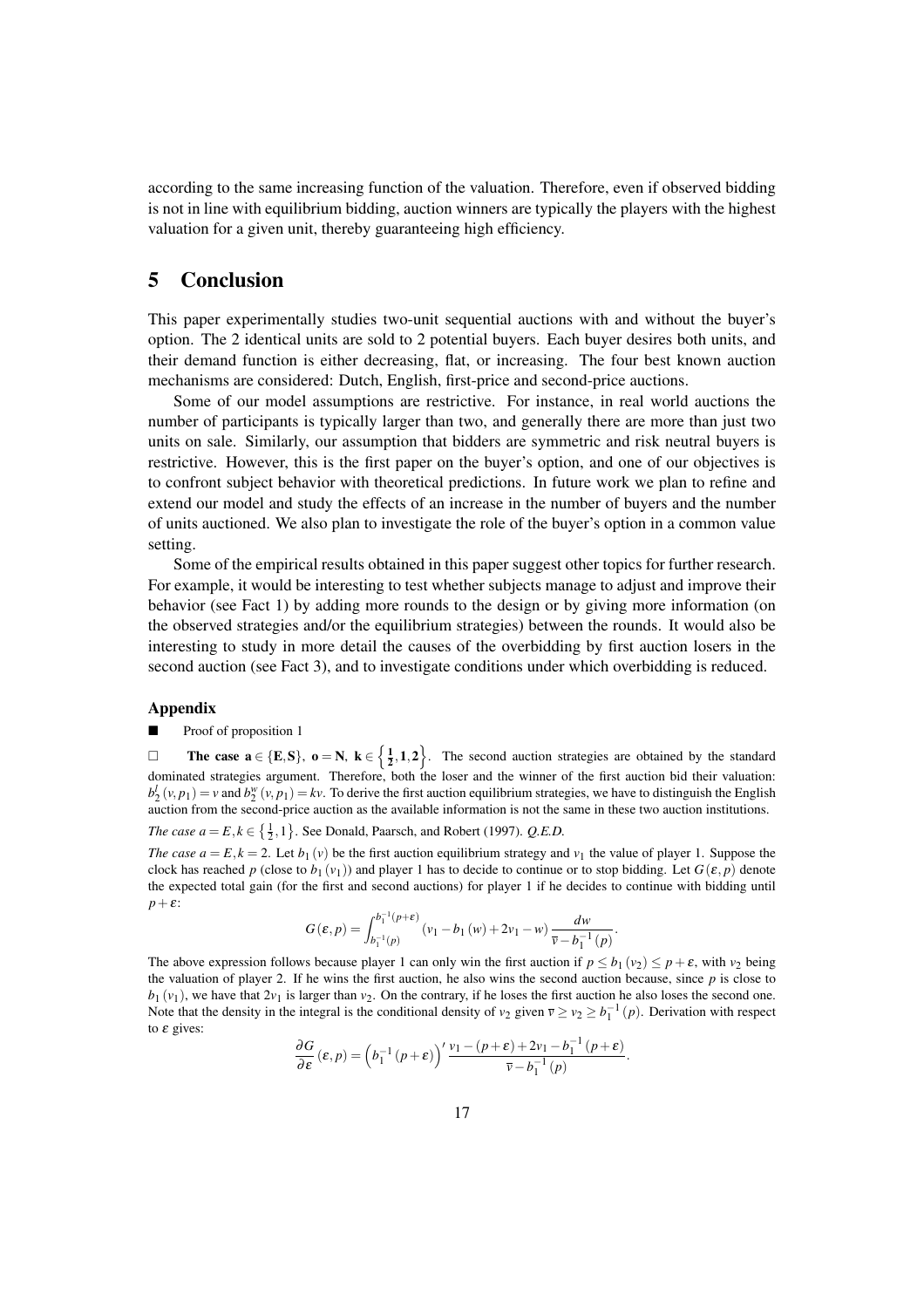The equilibrium condition is:

$$
\frac{\partial G}{\partial \varepsilon} (\varepsilon = 0, p = b_1(v_1)) = 0
$$
, which leads to  $b_1(v_1) = 2v_1$ .

To prove that it is indeed a Nash equilibrium, assume that player 2 follows the strategy  $b_1(v_2) = 2v_2$  and assume that player 1 deviates from this strategy and stops at  $p < v_1$ . In that case he loses the first auction and can only win the second if  $v_2 \in \left[\frac{p}{2}, \frac{v_1}{2}\right]$  which would lead to a gain of  $v_1 - 2v_2$ . But in that case, by bidding until  $p = v_1$  player 1 would win both the first and the second auction (because  $v_2 < v_1$ ), which leads to a larger profit of  $v_1 - 2v_2 + 2v_1 - v_2$ . Assume, now, that player 1 stops at p with  $v_1 < p < 2v_1$ . In that case losing the first auction also means losing the second because  $v_1 < p < 2v_2$  (here in the second auction player 2 bids  $2v_2$ ), therefore it is optimal to bid until  $2v_1$ . Finally, a deviation  $p > 2v_1$  is weakly dominated: it does not improve the gain when  $v_2 < v_1$  while it implies a loss when  $v_1 < v_2 < \frac{p}{2}$  as the revenue of player 1 is then  $3v_1 - 3v_2 < 0$ . *Q.E.D.* 

*The case*  $a = S, k \in \{\frac{1}{2}, 1\}$ *.* See Black and De Meza (1992). *Q.E.D.* 

*The case*  $a = S$ *,*  $k = 2$ *.* In order to characterize the equilibrium strategy  $b_1(.)$ , assume that player 1 deviates from  $b_1$  (*v*<sub>1</sub>) by bidding  $b_1$  (*x*), with *x* close to *v*<sub>1</sub>. If he loses the first auction while bidding  $b_1$  (*x*), he is sure to lose the second auction as well. On the contrary, if he wins the first auction he is also sure to win the second auction. That is, the expected total gain of player 1 playing  $b_1(x)$  is:

$$
G(x) = \int_0^x [v_1 - b_1(w) + 2v_1 - w] dw.
$$

In equilibrium such a deviation cannot be profitable which means that:

$$
G'(x = v_1) = 0
$$
, which leads to  $b_1(v_1) = 2v_1$ .

To prove that it is a Nash equilibrium, assume that player 2 bids  $2v_2$ . It is then obvious that a bid equal to  $2x, x < v_1$ , gives player 1 a lower expected gain than a bid equal to  $2v_1$  as it does not increase the gain when player 1 wins both auctions but it reduces the probability of winning. Next, a bid equal to  $2x$ ,  $v_1 < x$ , also reduces the expected gain of player 1 because when player 1 wins the first auction with  $2x$  but not with  $2v_1$  he has a negative total gain. *Q.E.D.* 

□ The case  $\mathbf{a} \in \{\mathbf{D}, \mathbf{F}\}, \ \mathbf{o} = \mathbf{N}, \mathbf{k} \in \left\{\frac{1}{2}, \mathbf{1}\right\}.$  The non-existence of a Nash equilibrium with symmetrical pure strategies in the first auction is proved in Février (2000). Q.E.D.

 $\Box$  The case  $a \in \{D, F\}$ ,  $o = N$ ,  $k = 2$ . We first study the second auction assuming that both players bid according to  $b_1(.)$  in the first auction. Suppose that player 1 with valuation  $v_1$  won the first auction and let  $v_2$  denote the valuation of player 2. Therefore the value of  $b_1(v_1)$  is revealed before the second auction starts and both players know that  $v_2 < v_1 < 2v_1$ . In equilibrium the second player knows that he cannot win the second auction and therefore a best reply is to bid  $v_2$  in the second auction. By bidding x in the second auction the expected gain of player 1 in the second auction is

Prob 
$$
(x > v_2 | v_2 < v_1) (2v_1 - x) = min \left\{ \frac{x}{v_1}; 1 \right\} (2v_1 - x),
$$

which is maximized for  $x = v_1$ . Consequently, both players bid their first-unit valuation in the second auction, i.e.  $b_2^l(v, p_1) = b_2^w(v, p_1) = v.$ 

We now study the first auction. Assume that player 2 bids  $b_1$  ( $v_2$ ) in the first auction and  $v_2$  in the second auction. Suppose first that player 1 bids  $b_1(x) > b_1(v_1)$ . If player 1 wins the first auction he learns that  $v_2 < x$ . When player 1 bids *y* in the second auction, his expected gain in the second auction is therefore min $\left\{\frac{y}{x};1\right\}(2v_1-y)$ . This gain is maximized for  $y = v_1$  and equals  $v_1^2/x$ . His expected total gain in this case is  $(v_1 - b_1(x) + v_1^2/x)$ . On the other hand, if player 1 loses the first auction then he learns that  $v_2 > x > v_1$  and he loses the second auction as well and his expected gain is zero. His expected total gain is zero. Therefore, when bidding  $b_1(x) > b_1(v_1)$ , player 1's expected total gain is

$$
G(x) = x\left(v_1 - b_1(x) + v_1^2/x\right) + (1 - x)0.
$$

This expected gain must be maximized in equilibrium for  $x = v_1$ . The first order condition leads to  $v_1 - b_1 (v_1)$  $v_1 b_1' (v_1) \leq 0$ . Suppose, now, that player 1 bids  $b_1 (x) < b_1 (v_1)$ . If he wins the first auction he learns that  $v_2 < x < v_1$ and when he bids *y* his expected second auction gain is min $\left\{\frac{y}{x}\right\}$ ; 1} (2*v*<sub>1</sub> − *y*), which is maximized at *y* = *x*. On the other hand, if player 1 loses the first auction he learns the value of  $v_2$ . If  $v_2 > v_1$ , he also loses the second auction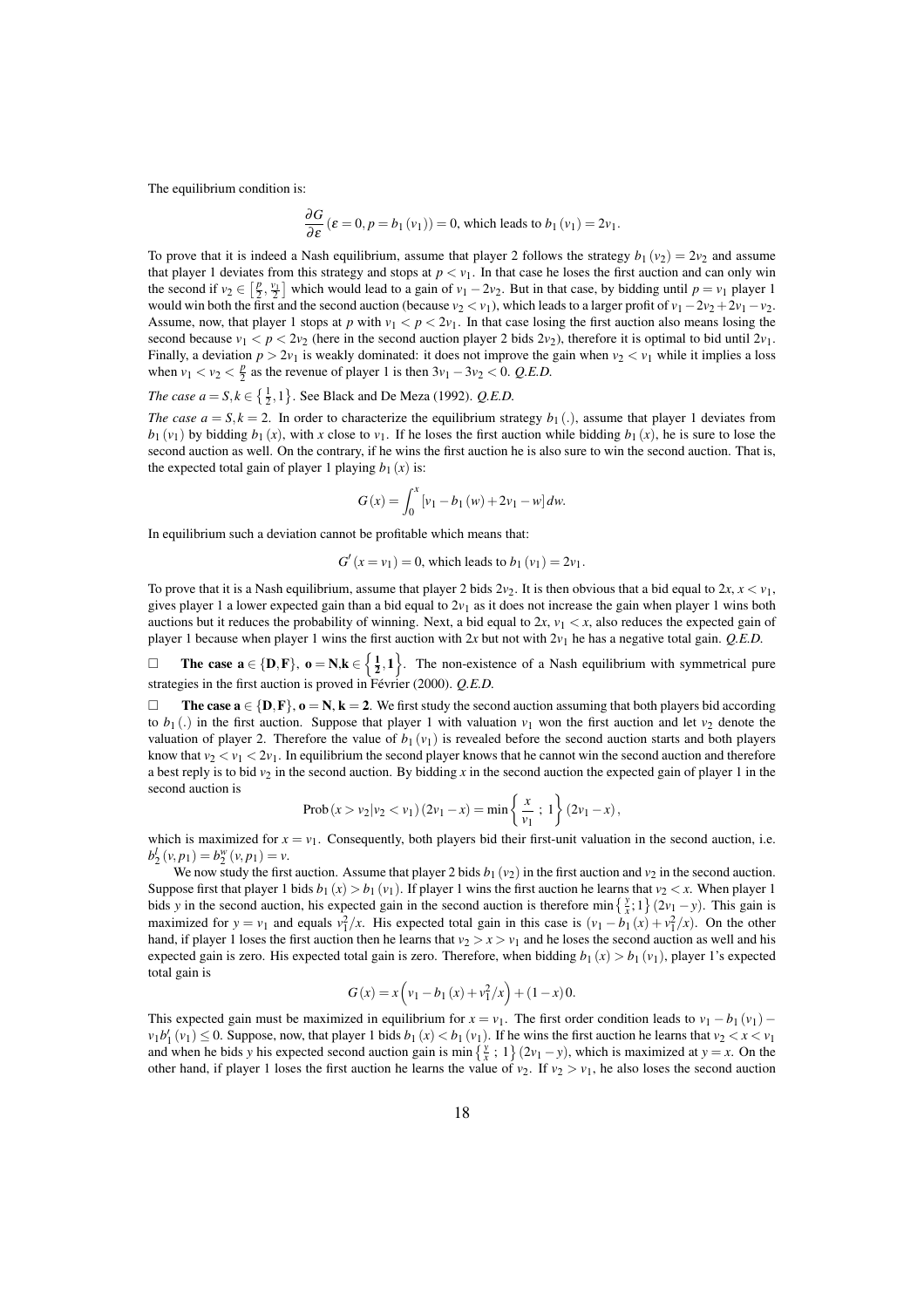as the equilibrium strategy of player 2 is to bid  $v_2$  in the second auction. If  $v_2 < v_1$ , he wins the second auction by bidding just above  $v_2$ . Therefore, when bidding  $b_1(x) < b_1(v_1)$ , player 1's expected total gain is

$$
G(x) = x[v_1 - b_1(x) + 2v_1 - x] + \int_x^{v_1} (v_1 - w) dw + (1 - v_1) 0.
$$

The first order condition leads to  $v_1 - b_1 (v_1) - v_1 b'_1 (v_1) \ge 0$ . Therefore, combining both first order conditions, the equilibrium first auction strategy satisfies:

$$
v_1 - b_1 (v_1) - v_1 b'_1 (v_1) = 0
$$
 which leads to  $b_1 (v_1) = \frac{v_1}{2}$ . Q.E.D.

□ The case  $a \in \{E, S\}$ ,  $o = Y$ ,  $k \in \{\frac{1}{2}, 1, 2\}$ . The second auction strategies are obtained by the standard dominated strategies argument: each player bids his valuation  $b_2^l(v, p_1) = v$  and  $b_2^w(v, p_1) = kv$ .

*The case*  $a = E$ *,*  $k = \frac{1}{2}$ *.* We start with the buyer's option. If  $\frac{v_1}{2} \ge p_1 = b_1(v_2)$ , it is profitable to use the option because if the winner does not execute the option his gain in the second auction is max  $\{0, \frac{v_1}{2} - v_2\}$ , which is lower than  $\frac{v_1}{2} - b_1(v_2)$ . On the contrary, if  $\frac{v_1}{2} < p_1 = b_1(v_2)$ , it is clear that the winner must not use the option.

We next study the first auction. As it will become clear later we can restrict ourselves to the search of a first auction equilibrium  $b_1(v) \ge \frac{v}{2}$ . Suppose the clock has reached p and player 1 has to decide to continue or to stop bidding. It is important to remark that as player 2 is still active at *p*, his valuation is greater than  $b_1^{-1}(p)$ . To derive the equilibrium necessary conditions, we assume that *p* is close to  $b_1(v_1)$ . Let  $G(\varepsilon, p)$  denote the expected total gain if player 1 decides to continue with bidding until  $p + \varepsilon$ . If player 2 withdraws between p and  $p + \varepsilon$ , player 1 wins the first auction. As we have assumed that  $b_1(v_1) \ge \frac{v_1}{2}$ , and that *p* is close to  $b_1(v_1)$ , it is not profitable to use the buyer's option. Furthermore, player 1 loses the second auction (indeed, his valuation is divided by two, while the valuation of player 2 remains around *v*<sub>1</sub>). The expected gain in this case is:  $\int_{b_1^{-1}(p)}^{b_1^{-1}(p+\epsilon)} (v_1 - b_1(w)) \frac{dw}{\bar{v} - b_1^{-1}(p)}$ .

If player 2 remains active at  $p+\varepsilon$ , player 1 loses the first auction. As we have shown above, player 2 uses his option if and only if  $p + \varepsilon \le \frac{v_2}{2}$ . In case player 2 does not use the option, we have  $\frac{v_2}{2} < p + \varepsilon \simeq b_1(v_1) < v_1$  which means that player 1 wins the second auction. The expected gain in this case is:  $\int_{b^{-1}(p+\epsilon)}^{\min(2(p+\epsilon), \bar{v})} (v_1 - \frac{w}{2}) \frac{dw}{\bar{v} - b_1^{-1}(p)}$ . The expected gain is therefore

$$
G(\varepsilon, p) = \int_{b_1^{-1}(p)}^{b_1^{-1}(p+\varepsilon)} (\nu_1 - b_1(w)) \frac{dw}{\overline{\nu} - b_1^{-1}(p)} + \int_{b^{-1}(p+\varepsilon)}^{\min(2(p+\varepsilon), \overline{\nu})} (\nu_1 - \frac{w}{2}) \frac{dw}{\overline{\nu} - b_1^{-1}(p)}.
$$

The equilibrium condition is  $\frac{\partial G}{\partial \varepsilon}(\varepsilon = 0, p = b_1(v_1)) = 0$ . When  $b_1(v_1) \leq \frac{\overline{v}}{2}$  this leads to:

$$
\frac{1}{b'_1(v_1)}(\frac{v_1}{2} - b_1(v_1)) + 2(v_1 - b_1(v_1)) = 0.
$$
 On the contrary, if  $b_1(v_1) \ge \frac{\overline{v}}{2}$  we obtain:  $\frac{1}{b'_1(v_1)}(\frac{v_1}{2} - b_1(v_1)) = 0$ .

This second differential equation combined with the assumption  $b_1(v) \geq \frac{v}{2}$  implies that  $b_1(\overline{v}) = \frac{\overline{v}}{2}$ . The first differential equation and this terminal condition define a unique bidding function which verifies  $b_1(v) \ge \frac{v}{2}$ . To end the proof, it is necessary to show that this function constitutes indeed a Nash equilibrium of the game by

checking that there is no profitable deviation, which is straightforward. *Q.E.D.*

*The case*  $a = S, k \in \{\frac{1}{2}, 1\}$ *.* See Black and De Meza (1992). *Q.E.D.* 

*The case*  $a = S$ ,  $k = 2$  *or*  $a = E$ ,  $k \in \{1, 2\}$ . For  $a \in \{E, S\}$ ,  $k = 2$ , the proof is identical to the proof without buyer's option because it is optimal not to use the buyer's option. Indeed, assume that both players bid 2*v* and that  $v_1 > v_2$ . Player 1 wins the first auction and the price  $p_1 = 2v_2$ . If player 1 uses the option he pays the second unit  $2v_2$ , while if he waits he only has to pay  $v_2$ . For  $a = E$ ,  $k = 1$ , the proof is also identical to the one without buyer's option since the first-auction winner is indifferent between exercising the option or not. *Q.E.D.*

□ The case  $a \in \{D, F\}$ ,  $o = Y$ ,  $k \in \{\frac{1}{2}, 1, 2\}$ . The second auction strategies are obtained from Février (2000) (proposition 4.5). The second auction strategy for the loser of the first auction is

$$
b_2^l(v, p_1) = \begin{cases} v & \text{if } v \le \frac{2k}{1+k} p_1 \\ \frac{k p_1}{1+k} \left(1 - \frac{4k p_1}{(1+k)v}\right) & \text{if } v \ge \frac{2k}{1+k} p_1 \end{cases}
$$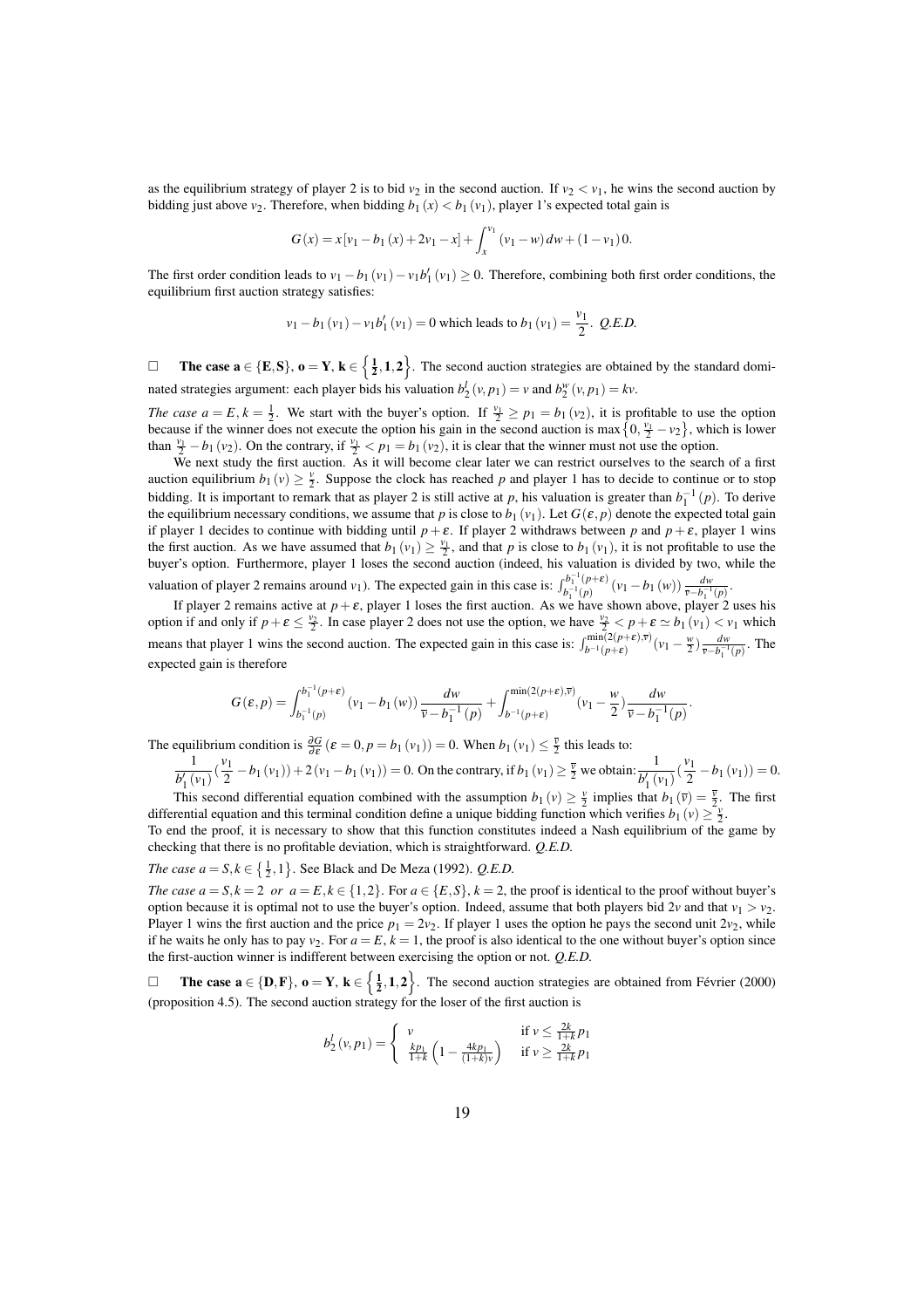The winner of the first auction plays the following strategy: If  $p_1 = b_1(v)$  (that is if he played in the first auction according to the equilibrium strategy but he did not use the option), he plays a mixed strategy, such that he bids *x*,  $x \in \left[\frac{k\nu}{2}, \frac{k-\frac{k^2}{4}}{\nu}\right]$  $\left]$ , with *x* having the distribution function

$$
F(x) = \frac{1 - k + \frac{k^2}{4}}{1 - \frac{k}{2}} \frac{kv}{2x - kv} \exp\left[\frac{4x - 2\left(2k - \frac{k^2}{2}\right)v}{\left(2x - kv\right)\left(2 - k\right)}\right].
$$

If  $p_1 > b_1(v)$  (that is he played in the first auction a bid above the equilibrium strategy, won the auction and did not use the option) then  $b_2^w(v, p_1) = \frac{k}{2}v$ . If  $p_1 < b_1(v)$  (that is he played in the first auction a bid below the equilibrium strategy, won the auction and did not use the option) then  $b_2^w(v, p_1) = \frac{4k - k^2}{1 + k} p_1$ .

Consider now the first auction. Assume that player 2 bids  $b_1(v_2)$ . If player 1 bids  $b_1(x)$  and uses his option, then his expected gain is:

$$
G(x) = x [(1+k)v - 2b_1(x)].
$$

The first-order condition is

$$
G'(v) = 0 \Leftrightarrow \frac{1+k}{4}v^2 = (vb_1(v))'
$$
, which leads to  $b_1(v) = \frac{1+k}{4}v$ .

See Février (2000) for the proof that given the strategies described above, it is not profitable to deviate in the first auction and to abstain from using the buyer's option. *Q.E.D.*

#### **References**

ASHENFELTER, O. "How auctions work for wine and art." *Journal of Economic Perspectives*, Vol. 3 (1989), pp. 23–36.

BLACK, J. AND DE MEZA, D. "Systematic price differences between successive auctions are no anomaly." *Journal of Economics & Management Strategy*, Vol. 1 (1992), pp. 607–628.

BRANCO, F. "Sequential auctions with synergies: an example." *Economics Letter*, Vol. 54 (1997), pp. 159–163.

BURNS, P. "Market structure and buyer behaviour: Price adjustment in a multi-object progressive oral auction." *Journal of Economic Behavior & Organization*, Vol. 6 (1985), pp. 275–300.

CASSADY, R. *Auctions and Auctioneering*. California University Press, 1967.

COPPINGER, V.M., SMITH, V.L. AND TITUS, J.A. "Incentives and behavior in English, Dutch, and sealed-bid auctions." *Economic Inquiry*, Vol. 18 (1980), pp. 1–22.

COX, J.C., ROBERSON, B. AND SMITH, V.L. "Theory and behavior of single object auctions." *in Research in Experimental Economics*, Vernon L. Smith, ed.(JAI Press), pp. 1–43, 1982.

DONALD, S., PAARSCH, H. AND ROBERT, J. "Identification, estimation, and testing in empirical models of sequential, ascending-price auctions with multi-unit demand: An application to siberian timber-export permits." *Working Paper*, August 1997.

FÉVRIER, P. "Information in sequential auctions." *Working Paper*, January 2000.

FÉVRIER, P., ROOS, W. AND VISSER, M. "The buyer's option in multi-unit ascending auctions: the case of wine auctions at Drouot." *Journal of Economics & Management Strategy*, Vol. 14 (2005), pp. 813–847.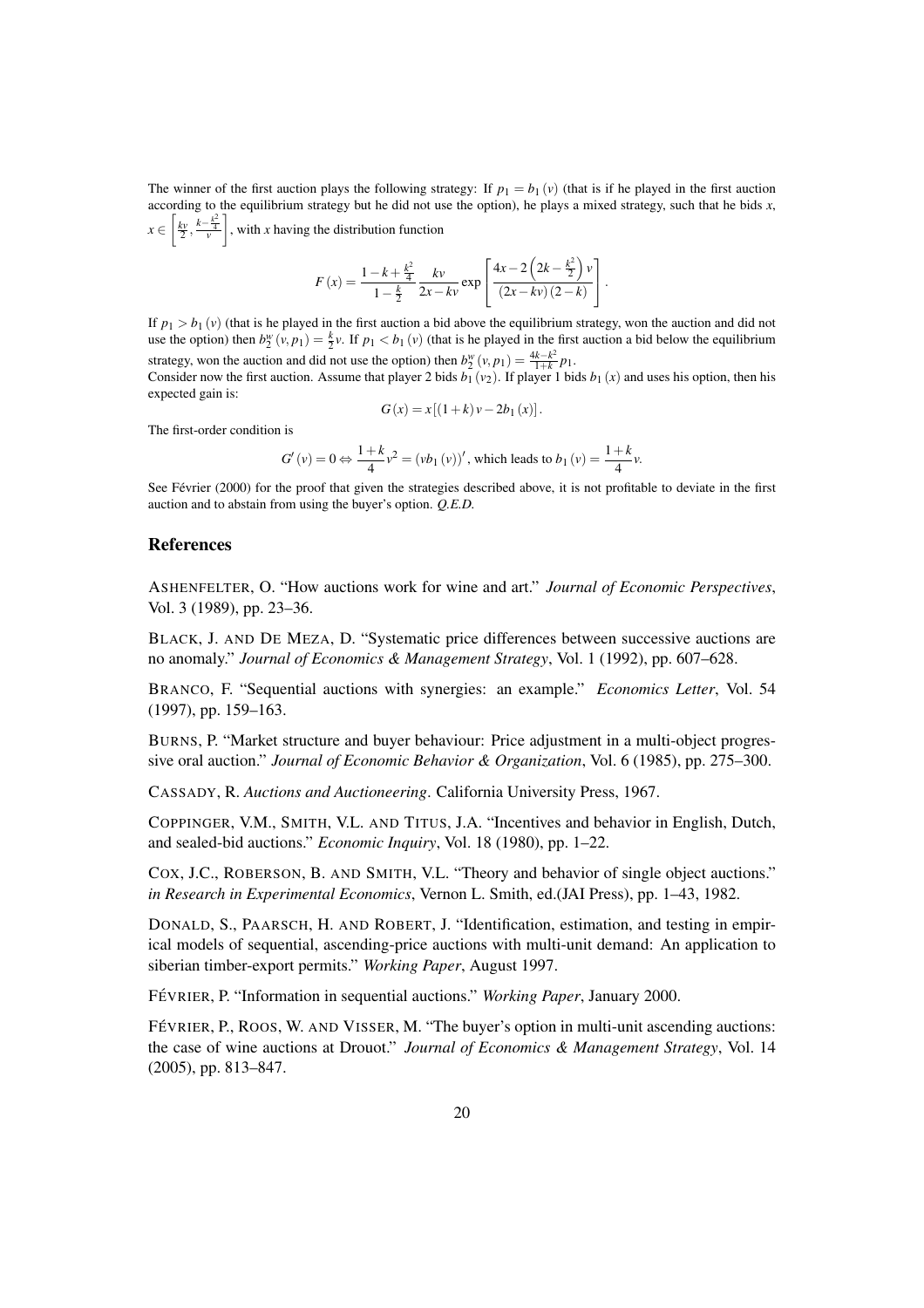GINSBURGH, V. "Absentee bidders and the declining price anomaly in wine auctions." *Journal of Political Economy*, Vol. 106 (1998), pp. 1302–19.

KAGEL, J.H. "Auctions: a survey of experimental research." *in John H. Kagel and Alvin E. Roth, eds., The handbook of experimental economics*, Princeton: Princeton University Press: pp. 501–85, 1995.

KAGEL, J.H., HARSTAD, R.M. AND LEVIN, D. "Information impact and allocation rules in auctions with affiliated private values: A laboratory study." *Econometrica*, Vol. 55 (1987), pp. 1275–1304.

KAGEL, J.H., KINROSS, S. AND LEVIN, D. "Comparing efficient multi-object auction institutions." *Working Paper*, Ohio State University, 2001.

KAGEL, J.H. AND LEVIN, D. "Independent private value auctions: Bidder behaviour in first-, second- and third-price auctions with varying numbers of bidders." *Economic Journal*, Vol. 103 (1993), pp. 868–79.

KAGEL, J.H. AND LEVIN, D. "Behavior in muti-unit demand auctions: experiments with uniform price and dynamic Vickrey auctions." *Econometrica*, Vol. 69 (2001), pp. 413–54.

KAGEL, J.H. AND LEVIN, D. "Multi-unit demand auctions with synergies: Behavior in sealedbid versus ascending-bid uniform price auctions." *Games and Economic Behavior*, Vol. 53 (2005), pp. 170–207.

KATOK, E. AND ROTH, A.E. "Auctions of homogeneous goods with increasing returns: experimental comparison of alternative "Dutch" auctions." *Management Science*, Vol. 50 (2004), pp. 1044–1063.

KESER, C. AND OLSON, M. "Experimental examination of the declining-price anomaly." *in Economics of the Arts - Selected Essays*, Victor A. Ginsburgh and Pierre-Michel Menger, eds. (Elsevier Science), pp. 151–75, 1996.

KREPS, D.M. *A course in microeconomics theory*. Princeton University Press, 1990.

MCAFEE R.P. AND VINCENT, D. "The declining price anomaly." *Journal of Economic Theory*, Vol. 60 (1993), pp. 191–212.

NAGEL, R. "Unraveling in guessing games: An experimental study." *American Economic Review*, Vol. 85 (1995), pp. 1313–26.

ROBERT, J. AND MONTMARQUETTE, C. "Sequential auctions with multi-unit demand: Theory, experiments and simulations." *CIRANO Scientific Series*, 99s-46 (AAA), 1999.

ROTH, A.E. "Bargaining experiments." *in John H. Kagel and Alvin E. Roth, eds., The handbook of experimental economics*, Princeton: Princeton University Press, pp. 253–348, 1995.

VAN DEN BERG, G.J., VAN OURS, J.C. AND PRADHAN, M.P. "The declining price anomaly in Dutch Dutch rose auctions." *American Economic Review*, Vol. 91 (2001), pp. 1055–62.

WEBER, R.J. "Multiple-object auctions." *in Auctions, Bidding, and Contracting*, R.M. Shubik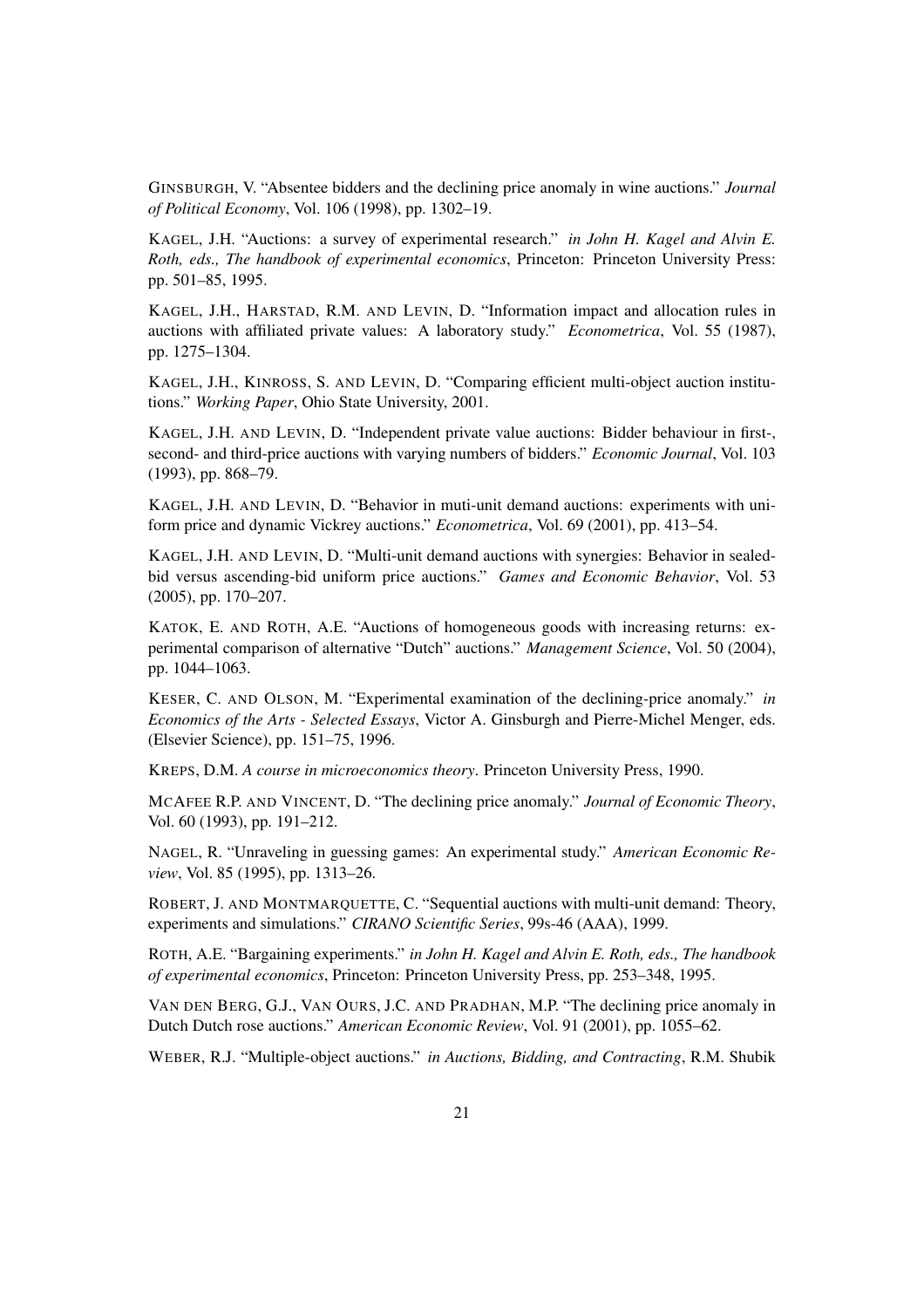and R.M. Stark, eds. (New-York University Press), pp. 165–91, 1983.

ZIZZO, D.J. AND OSWALD, A.J. "Are people willing to reduce other's income?" *Annales d'Economie et de Statistiques ´* , Vol. 63-64 (2001), pp. 39–65.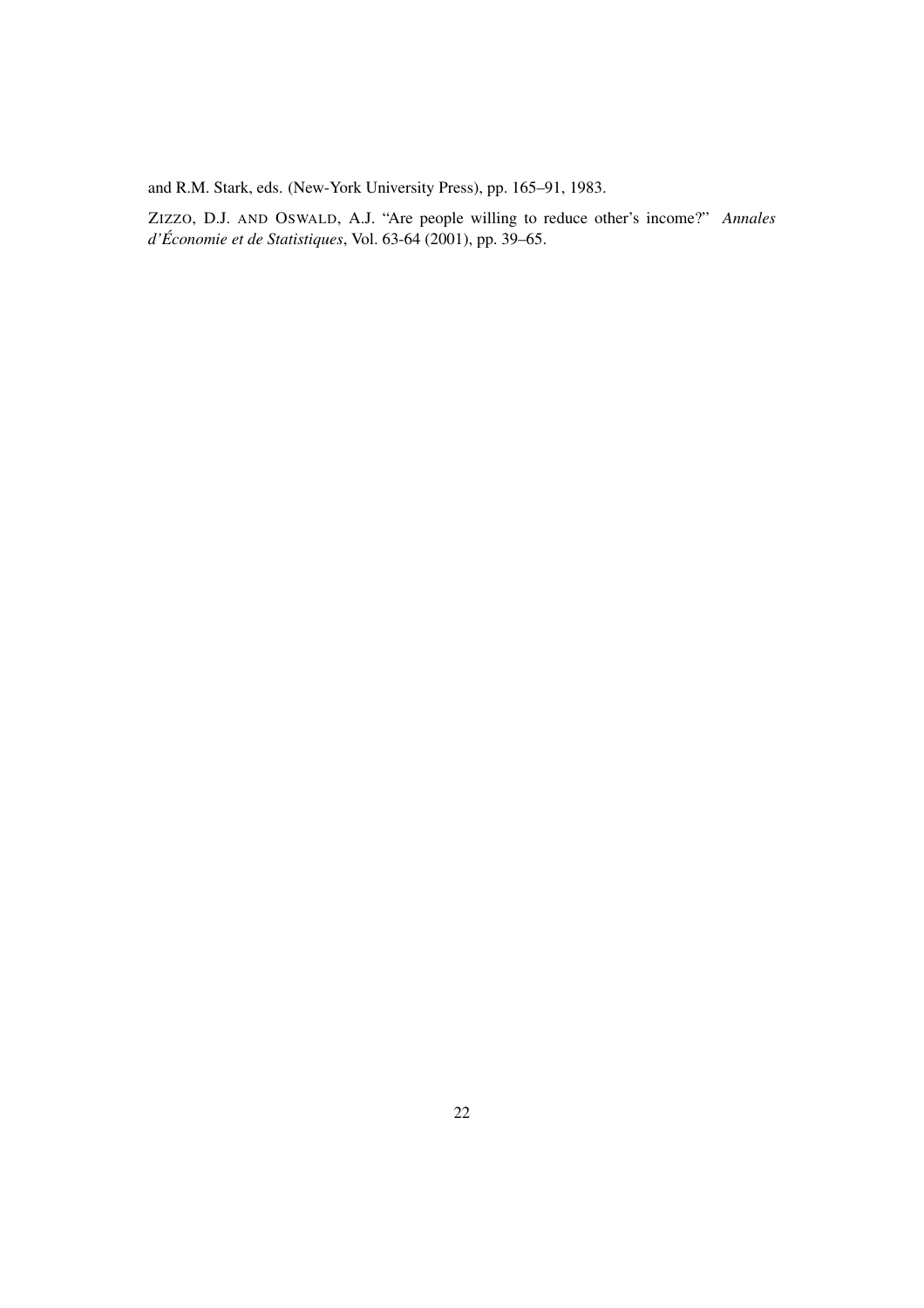| Table 1: Sessions |              |                                    |  |  |  |
|-------------------|--------------|------------------------------------|--|--|--|
| Session           |              | Type of Auction Number of Subjects |  |  |  |
|                   | First-price  | 8                                  |  |  |  |
| 2                 | Second-price | 8                                  |  |  |  |
| 3                 | Dutch        | 6                                  |  |  |  |
|                   | English      | 6                                  |  |  |  |
|                   | Dutch        | 10                                 |  |  |  |
| 6                 | English      | 8                                  |  |  |  |
|                   | First-price  | 8                                  |  |  |  |
| 8                 | Second-price | 8                                  |  |  |  |
| 9                 | Dutch        | 6                                  |  |  |  |
|                   | English      | 6                                  |  |  |  |

Février-Linnemer-Visser, Table 1 of 7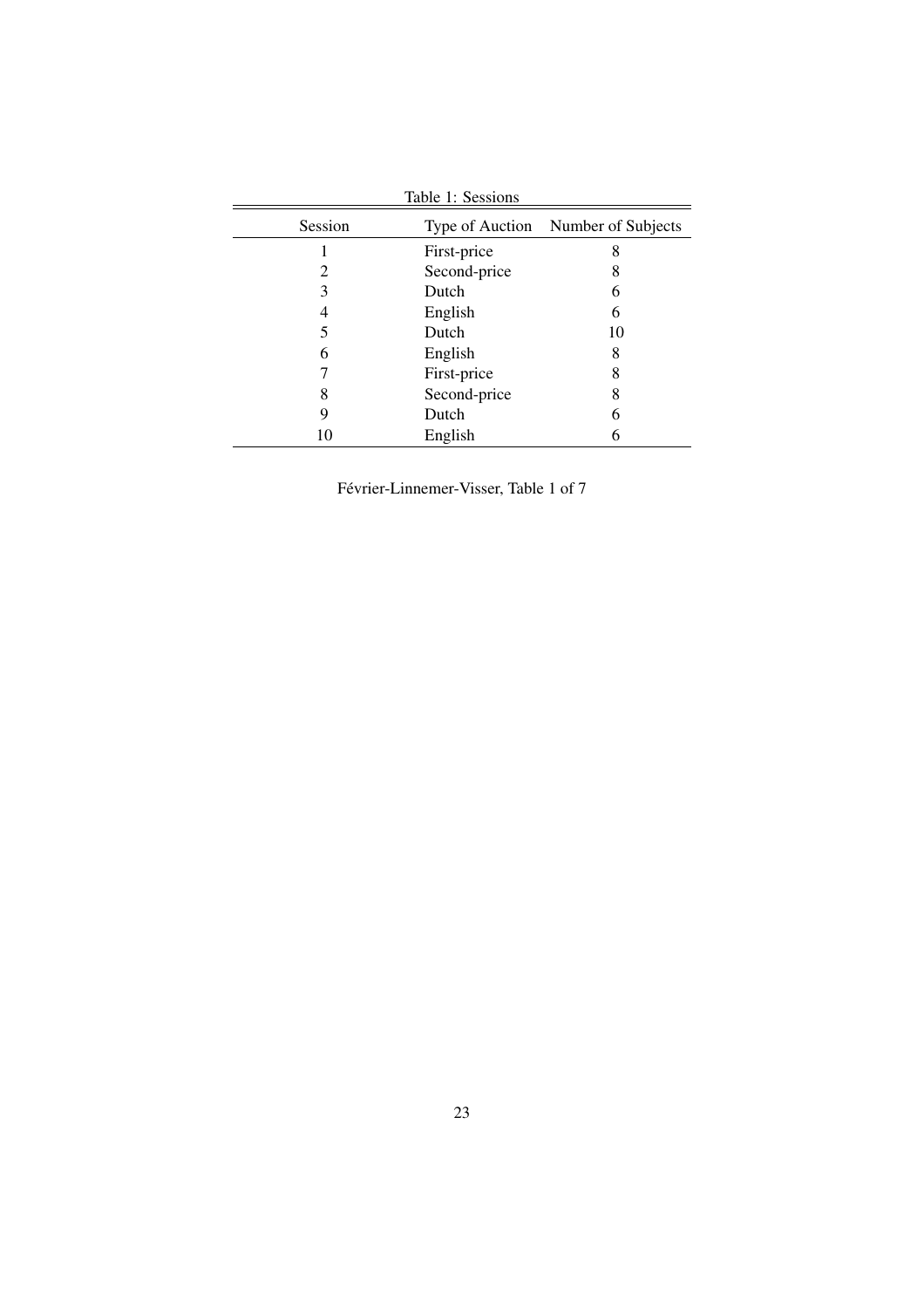| Without Buyer's Option |         |                    |                | With Buyer's Option |                                 |                |                |
|------------------------|---------|--------------------|----------------|---------------------|---------------------------------|----------------|----------------|
| Type                   | #Obs.   | Estim. (Std. Err.) | Prediction     | Accepted            | Estim. (Std. Err.)              | Prediction     | Accepted       |
|                        |         |                    | $k = 0.5$      |                     |                                 | $k = 0.5$      |                |
| F                      | 64      | 0.39(0.04)         | Ø              | Ø                   | 0.46(0.03)                      | 0.375          | N <sub>0</sub> |
| S                      | 64      | 0.76(0.05)         | 0.5            | N <sub>0</sub>      | $1.05$ (.15) $-.004$ (.003)     | $0.99 - 0.009$ | N <sub>0</sub> |
| D                      | 88 (44) | 0.42(0.03)         | Ø              | 0                   | 0.38(0.03)                      | 0.375          | Yes            |
| E                      | 80(40)  | 0.62(0.04)         | 0.5            | N <sub>0</sub>      | $1.07$ $(.10)$ $-.008$ $(.002)$ | $0.99 - 0.009$ | N <sub>0</sub> |
|                        |         |                    | $k=1$          |                     |                                 | $k=1$          |                |
| F                      | 64      | 0.45(0.06)         | Ø              | Ø                   | 0.56(0.02)                      | 0.5            | N <sub>0</sub> |
| S                      | 64      | 1.00(0.03)         |                | Yes                 | 1.05(0.04)                      |                | Yes            |
| D                      | 88 (44) | 0.42(0.03)         | Ø              | Ø                   | 0.52(0.02)                      | 0.5            | $Yes^*$        |
| E                      | 80 (40) | 0.94(0.03)         |                | Yes                 | 0.98(0.02)                      |                | Yes            |
|                        |         |                    | $k=2$          |                     |                                 | $k=2$          |                |
| F                      | 64      | 0.96(0.06)         | 0.5            | N <sub>0</sub>      | 0.80(0.04)                      | 0.75           | Yes            |
| S                      | 64      | 1.31(0.05)         | $\overline{2}$ | N <sub>0</sub>      | 1.56(0.05)                      | 2              | N <sub>0</sub> |
| D                      | 88 (44) | 0.70(0.04)         | 0.5            | N <sub>0</sub>      | 0.67(0.05)                      | 0.75           | N <sub>0</sub> |
| Е                      | 80 (40) | 1.61(0.07)         | 2              | N <sub>0</sub>      | 1.42(0.07)                      | 2              | No             |

Table 2: First Auction

<u>B 80 (40) 1.61 (0.07) 2 No 1.42 (0.07) 2 No 1.42 (0.07) 2 No 1.42 (0.07) 2 No 1.42 (0.07) 2 No<br>
Notes: Column headed "#Obs." gives the number of regression observations (when  $a \in \{D, E\}$  the number of uncensored observa</u>

Février-Linnemer-Visser, Table 2 of 7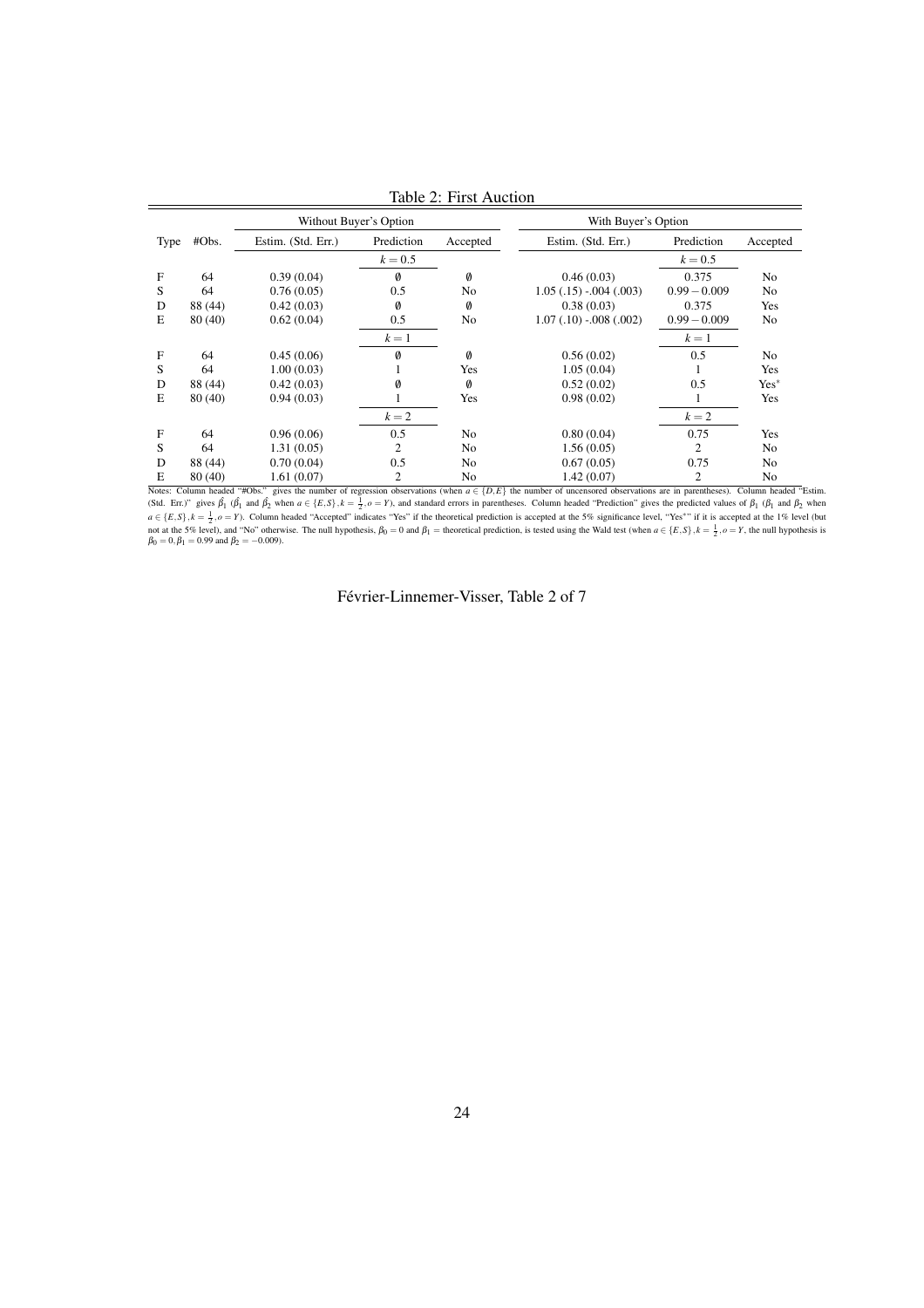| Winners of the First Unit |         |                    |            |                            | Losers of the First Unit |                    |             |                |
|---------------------------|---------|--------------------|------------|----------------------------|--------------------------|--------------------|-------------|----------------|
| Type                      | #Obs.   | Estim. (Std. Err.) | Prediction | Accepted                   | #Obs.                    | Estim. (Std. Err.) | Prediction  | Accepted       |
|                           |         |                    | $k = 0.5$  |                            |                          |                    | $k = 0.5$   |                |
| F                         | 32      | 0.42(0.02)         | Ø          | $\boldsymbol{\varnothing}$ | 32                       | 0.50(0.05)         | Ø           | Ø              |
| S                         | 32      | 0.52(0.04)         | 0.5        | Yes                        | 32                       | 0.97(0.05)         |             | Yes            |
| D                         | 44(26)  | 0.42(0.04)         | Ø          | Ø                          | 44(18)                   | 0.37(0.05)         | Ø           | Ø              |
| E                         | 40(14)  | 0.42(0.07)         | 0.5        | Yes                        | 40(26)                   | 0.99(0.04)         |             | Yes            |
|                           |         |                    | $k=1$      |                            |                          |                    | $k=1$       |                |
| F                         | 32      | 0.55(0.05)         | Ø          | $\boldsymbol{\varnothing}$ | 32                       | 0.66(0.04)         | $\emptyset$ | Ø              |
| S                         | 32      | 0.99(0.04)         |            | Yes                        | 32                       | 0.99(0.05)         |             | N <sub>0</sub> |
| D                         | 44 (29) | 0.45(0.05)         | Ø          | Ø                          | 44(15)                   | 0.40(0.06)         | Ø           | Ø              |
| E                         | 40(2)   | $-(-)$             |            |                            | 40(38)                   | 1.00(0.08)         |             | Yes            |
|                           |         |                    | $k=2$      |                            |                          |                    | $k=2$       |                |
| F                         | 32      | 0.92(0.05)         |            | $Yes*$                     | 32                       | 0.96(0.07)         |             | Yes            |
| S                         | 32      | 2.29(0.36)         | 2          | Yes                        | 32                       | 0.97(0.08)         |             | $Yes^*$        |
| D                         | 44 (39) | 0.84(0.05)         |            | N <sub>0</sub>             | 44(5)                    | 0.86(0.08)         |             | Yes            |
| E                         | 40(0)   | $-(-)$             | 2          |                            | 40 (40)                  | 1.27(0.08)         |             | N <sub>o</sub> |

Table 3: Second Auction Without Buyer's Option

 $\frac{1}{127}$  (0.08)  $\frac{1}{127}$  (0.08)  $\frac{1}{127}$  (0.08)  $\frac{1}{127}$  (0.08)  $\frac{1}{127}$  (0.08)  $\frac{1}{127}$  (0.08)  $\frac{1}{127}$  (0.08)  $\frac{1}{127}$  (0.08)  $\frac{1}{127}$  (0.08)  $\frac{1}{127}$  (0.08)  $\frac{1}{127}$  (0.08)  $\frac{1}{127}$ 

Février-Linnemer-Visser, Table 3 of 7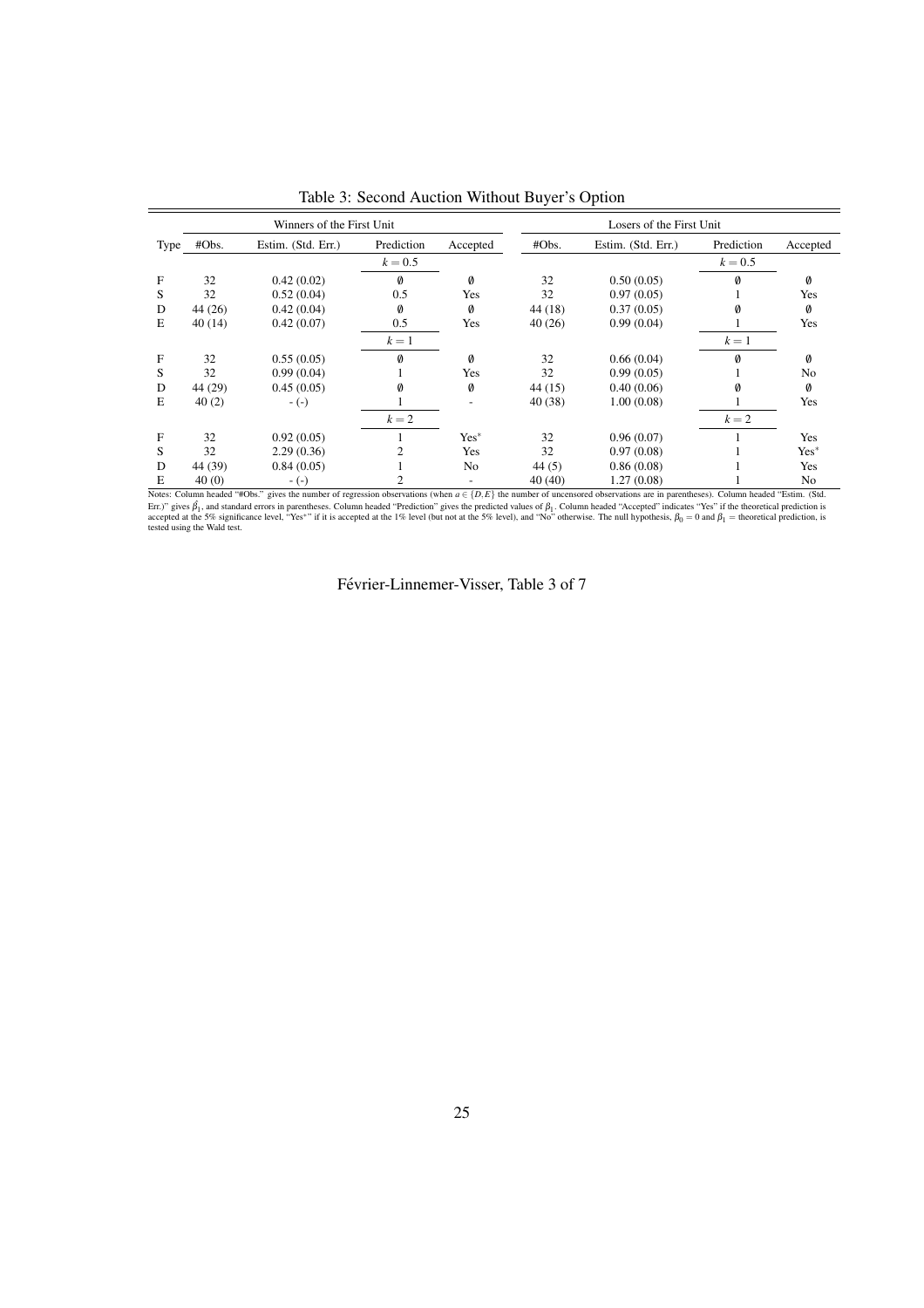|      | ↵<br>л.                                                      |                                             |
|------|--------------------------------------------------------------|---------------------------------------------|
| Type | Absolute (Relative) Frequency                                | Prediction                                  |
|      | $k = 0.5$                                                    |                                             |
| F    | 10 out of 12 (83%) if $p_1 < 0.5v$ , else 3 out of 20 (15%)  | $bo(p_1) = 1$ if $p_1 < 0.5v$ , else 0      |
| S    | 13 out of 14 (93%) if $p_1 \le 0.5v$ , else 0 out of 18 (0%) | $bo(p_1) = 1$ if $p_1 < 0.5v$ , else 0      |
| D    | 14 out of 26 (54%) if $p_1 < 0.5v$ , else 0 out of 18 (0%)   | $bo(p_1) = 1$ if $p_1 < 0.5v$ , else 0      |
| E    | 27 out of 28 (96%) if $p_1 < 0.5v$ , else 0 out of 12 (0%)   | $bo(p_1) = 1$ if $p_1 < 0.5v$ , else 0      |
|      | $k=1$                                                        |                                             |
| F    | 29 out of 32 (91%) if $p_1 < v$ , else 0 out of 0 (0%)       | $bo(p_1) = 1$ if $p_1 < v$ , else 0         |
| S    | 25 out of 31 (81%) if $p_1 \le v$ , else 0 out of 1 (0%)     | $bo(p_1) \in [0,1]$ if $p_1 \le v$ , else 0 |
| D    | 37 out of 44 (84%) if $p_1 < v$ , else 0 out of 0 (0%)       | $bo(p_1) = 1$ if $p_1 < v$ , else 0         |
| E    | 27 out of 40 (68%) if $p_1 \le v$ , else 0 out of 0 (0%)     | $bo(p_1) \in [0,1]$ if $p_1 \le v$ , else 0 |
|      | $k=2$                                                        |                                             |
| F    | 26 out of 32 (81%)                                           | $bo(p_1) = 1$                               |
| S    | 22 out of 32 (69%)                                           | $bo(p_1) = 0$                               |
| D    | 43 out of 44 (98%)                                           | $bo(p_1) = 1$                               |
| E    | 28 out of 40 (70%)                                           | $bo(p_1) = 0$                               |

Table 4: The Buyer's Option

Février-Linnemer-Visser, Table 4 of 7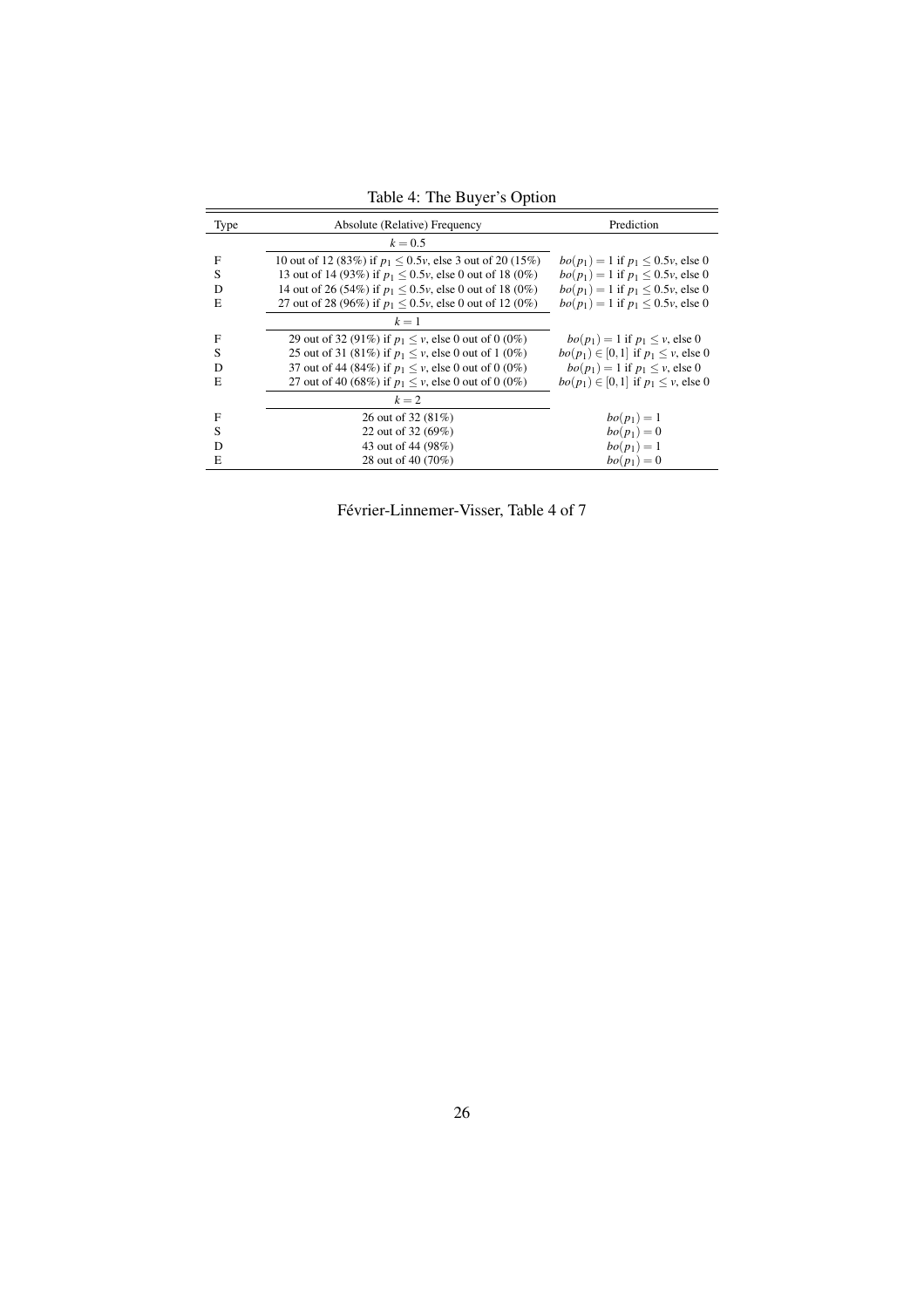|              |              | Without Buyer's Option |                | With Buyer's Option |              |                |
|--------------|--------------|------------------------|----------------|---------------------|--------------|----------------|
| Type         | Observed     | Predicted              | Accepted       | Observed            | Predicted    | Accepted       |
|              |              | $k = 0.5$              |                |                     | $k = 0.5$    |                |
| F            | 31.41 (2.00) | Ø                      | Ø              | 33.98 (2.09)        | 26.77(1.24)  | N <sub>0</sub> |
| S            | 27.52 (2.45) | 22.43 (2.26)           | No             | 29.15 (3.14)        | 24.14 (2.52) | N <sub>0</sub> |
| D            | 29.81 (1.75) | Ø                      | Ø              | 27.07 (1.93)        | 24.69 (1.33) | Yes            |
| E            | 20.12(2.46)  | 16.46(1.85)            | N <sub>o</sub> | 24.56 (2.70)        | 22.62(2.19)  | Yes            |
|              |              | $k=1$                  |                |                     | $k=1$        |                |
| F            | 46.46 (2.80) | Ø                      | Ø              | 39.85 (2.69)        | 33.24(2.33)  | N <sub>0</sub> |
| S            | 33.22 (3.75) | 31.65 (3.75)           | Yes            | 37.48 (4.93)        | 35.71 (5.11) | N <sub>0</sub> |
| D            | 37.82 (1.74) | Ø                      | Ø              | 37.86 (2.51)        | 33.78 (2.03) | N <sub>0</sub> |
| E            | 31.10 (3.33) | 30.53 (3.40)           | Yes            | 30.27 (3.69)        | 30.95 (3.72) | Yes            |
|              |              | $k=2$                  |                |                     | $k=2$        |                |
| $\mathbf{F}$ | 70.91 (4.79) | 50.50 (3.16)           | N <sub>o</sub> | 59.49 (4.48)        | 47.95 (3.72) | N <sub>0</sub> |
| S            | 38.91 (4.13) | 42.89 (5.42)           | Yes            | 45.49 (5.94)        | 49.04 (6.63) | $Yes*$         |
| D            | 64.43 (3.81) | 52.59 (2.81)           | No             | 63.87(2.63)         | 53.11 (2.51) | N <sub>0</sub> |
| E            | 40.95 (5.45) | 48.80 (5.58)           | No             | 39.84 (4.19)        | 47.23 (5.00) | No             |

Table 5: Seller's Revenue

 $\frac{E}{\text{Notes: Column headed "Observed" gives the mean of observed revenues (standard errors in parentheses). Column headed "Predicted" gives the mean of predicted revenues (standard errors in parentheses). Column headed "Predicted" gives the mean of predicted revenues (standard errors in parentheses). Column headed "Predicted" gives the mean of predicted revenues (standard errors in parentheses). Column headed "Predicted" gives the mean of predicted revenues (standard errors in parentheses). Column headed "Predicted" is accepted at the 5% significance level, "Yes" if the theoretical prediction is accepted at the 5% significance.$ 

Février-Linnemer-Visser, Table 5 of 7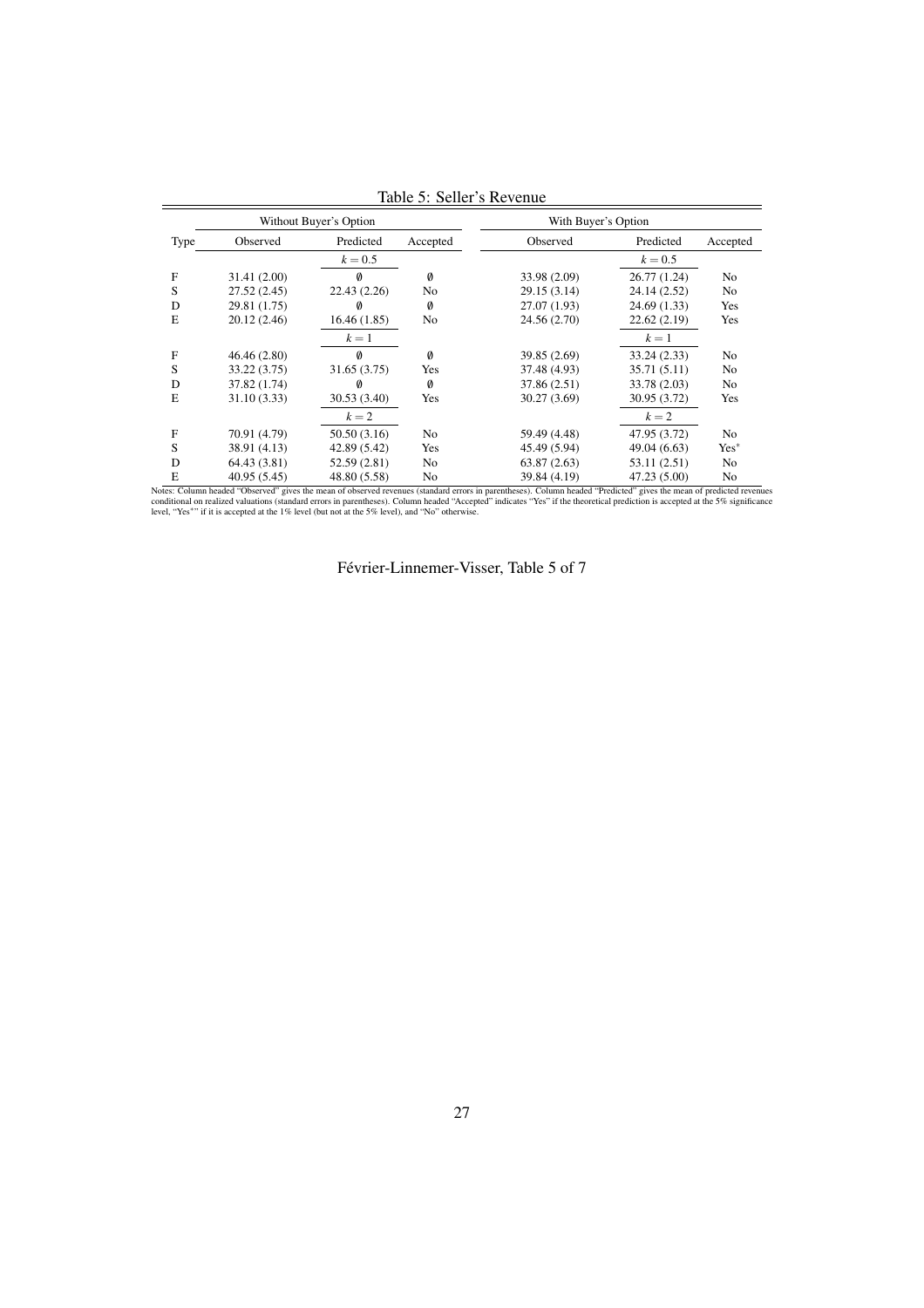| Without Buyer's Option |               |                | With Buyer's Option |               |                |                |
|------------------------|---------------|----------------|---------------------|---------------|----------------|----------------|
| Type                   | Observed      | Predicted      | Accepted            | Observed      | Predicted      | Accepted       |
|                        |               | $k = 0.5$      |                     |               | $k = 0.5$      |                |
| F                      | $-1.09(1.17)$ | Ø              | Ø                   | $-3.74(1.00)$ | 0.00(0.00)     | N <sub>0</sub> |
| S                      | $-1.18(1.28)$ | 4.38(0.55)     | No                  | $-5.29(1.11)$ | $-1.72(0.42)$  | N <sub>0</sub> |
| D                      | $-3.53(0.81)$ | Ø              | Ø                   | $-3.31(0.64)$ | 0.00(0.00)     | N <sub>0</sub> |
| E                      | 0.57(0.75)    | 3.51(0.51)     | No                  | $-1.00(0.45)$ | $-1.02(0.35)$  | Yes            |
|                        |               | $k=1$          |                     |               | $k=1$          |                |
| F                      | 0.99(1.49)    | Ø              | Ø                   | $-0.18(0.14)$ | 0.00(0.00)     | Yes            |
| S                      | 0.75(0.83)    | 0.00(0.00)     | Yes                 | $-0.07(0.13)$ | 0.00(0.00)     | Yes            |
| D                      | 1.40(0.43)    | Ø              | Ø                   | $-0.94(0.40)$ | 0.00(0.00)     | N <sub>0</sub> |
| E                      | $-0.39(0.49)$ | 0.00(0.00)     | Yes                 | $-0.72(0.77)$ | 0.00(0.00)     | Yes            |
|                        |               | $k=2$          |                     |               | $k=2$          |                |
| F                      | 2.02(2.24)    | 16.83(1.05)    | N <sub>0</sub>      | $-0.71(0.34)$ | 0.00(0.00)     | N <sub>0</sub> |
| S                      | 0.41(1.28)    | $-13.97(1.73)$ | N <sub>0</sub>      | $-0.30(0.89)$ | $-16.34(2.21)$ | N <sub>0</sub> |
| D                      | 1.95(1.03)    | 17.53 (0.94)   | N <sub>0</sub>      | $-0.07(0.07)$ | 0.00(0.00)     | Yes            |
| E                      | 0.11(1.50)    | $-16.03(1.87)$ | No                  | $-3.77(1.73)$ | $-15.74(1.67)$ | No             |

Table 6: Price Variation  $p_2 - p_1$ 

 $\frac{E}{\text{Notes: Column headed "Observed" gives the mean of the difference in observed prices (standard errors in parentheses). Column headed "Predicted" gives the mean of the difference in observed prices (standard errors in parentheses). Column headed "Predicted" gives the mean of the difference in observed prices (standard errors in parentheses). Column headed "Predicted" gives the mean of the difference in predicted prices condition or realized valuations (standard errors in parentheses). Column headed "Accepted" indicates "Yes" if the theoretical prediction is accepted at the 5% significance level, and "No" otherwise.$ 

Février-Linnemer-Visser, Table 6 of 7